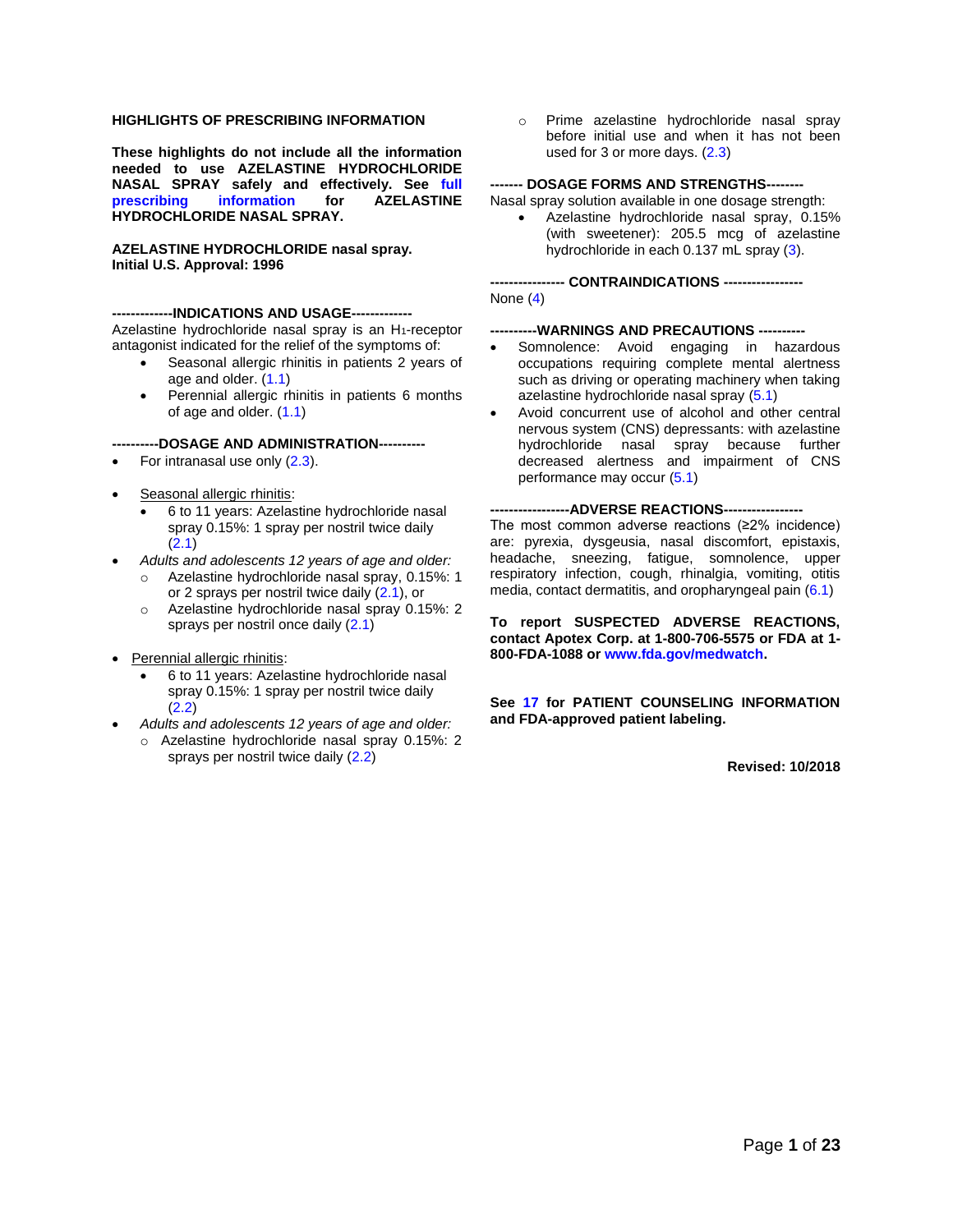### **FULL PRESCRIBING INFORMATION: CONTENTS \***

#### **[1 INDICATIONS AND USAGE](#page-2-7)**

[1.1 Allergic Rhinitis](#page-2-0)

# **[2 DOSAGE AND ADMINISTRATION](#page-2-8)**

- [2.1 Seasonal Allergic Rhinitis](#page-2-2)
- [2.2 Perennial Allergic Rhinitis](#page-2-3)
- 2.3 [Important Administration Instructions](#page-2-1)
- **[3 DOSAGE FORMS AND STRENGTHS](#page-2-4)**

#### **[4 CONTRAINDICATIONS](#page-2-5)**

#### **[5 WARNINGS AND PRECAUTIONS](#page-2-9)**

[5.1 Activities Requiring Mental Alertness](#page-2-6)

### **[6 ADVERSE REACTIONS](#page-3-1)**

- [6.1 Clinical Trials Experience](#page-3-0)
- [6.2 Postmarketing Experience](#page-5-0)

### **[7 DRUG INTERACTIONS](#page-5-1)**

- [7.1 Central Nervous System Depressants](#page-5-2)
- [7.2 Erythromycin and Ketoconazole](#page-5-3)
- [7.3 Cimetidine](#page-6-0)

### **[8 USE IN SPECIFIC POPULATIONS](#page-6-1)**

<span id="page-1-0"></span>[8.1 Pregnancy](#page-6-2)

# [8.2 Lactation](#page-7-0)

- [8.4 Pediatric Use](#page-7-1)
- [8.5 Geriatric Use](#page-7-2)
- **[10 OVERDOSAGE](#page-7-3)**

### **[11 DESCRIPTION](#page-8-0)**

### **[12 CLINICAL PHARMACOLOGY](#page-8-1)**

- [12.1 Mechanism of Action](#page-8-2)
- [12.2 Pharmacodynamics](#page-8-3)
- [12.3 Pharmacokinetics](#page-9-0)

#### **[13 NONCLINICAL TOXICOLOGY](#page-10-0)**

[13.1 Carcinogenesis,](#page-10-1) Mutagenesis, [Impairment of Fertility](#page-10-1)

#### **[14 CLINICAL STUDIES](#page-10-2)**

- [14.1 Seasonal Allergic Rhinitis](#page-10-3)
- 14.2 [Perennial Allergic Rhinitis](#page-13-0)

### **[16 HOW SUPPLIED/STORAGE AND](#page-14-1)  [HANDLING](#page-14-1)**

# **[17 PATIENT COUNSELING INFORMATION](#page-14-0)**

[\\*](http://dailymed.nlm.nih.gov/dailymed/drugInfo.cfm?id=8375#footnote-reference-content#footnote-reference-content) Sections or subsections omitted from the full prescribing information are not listed.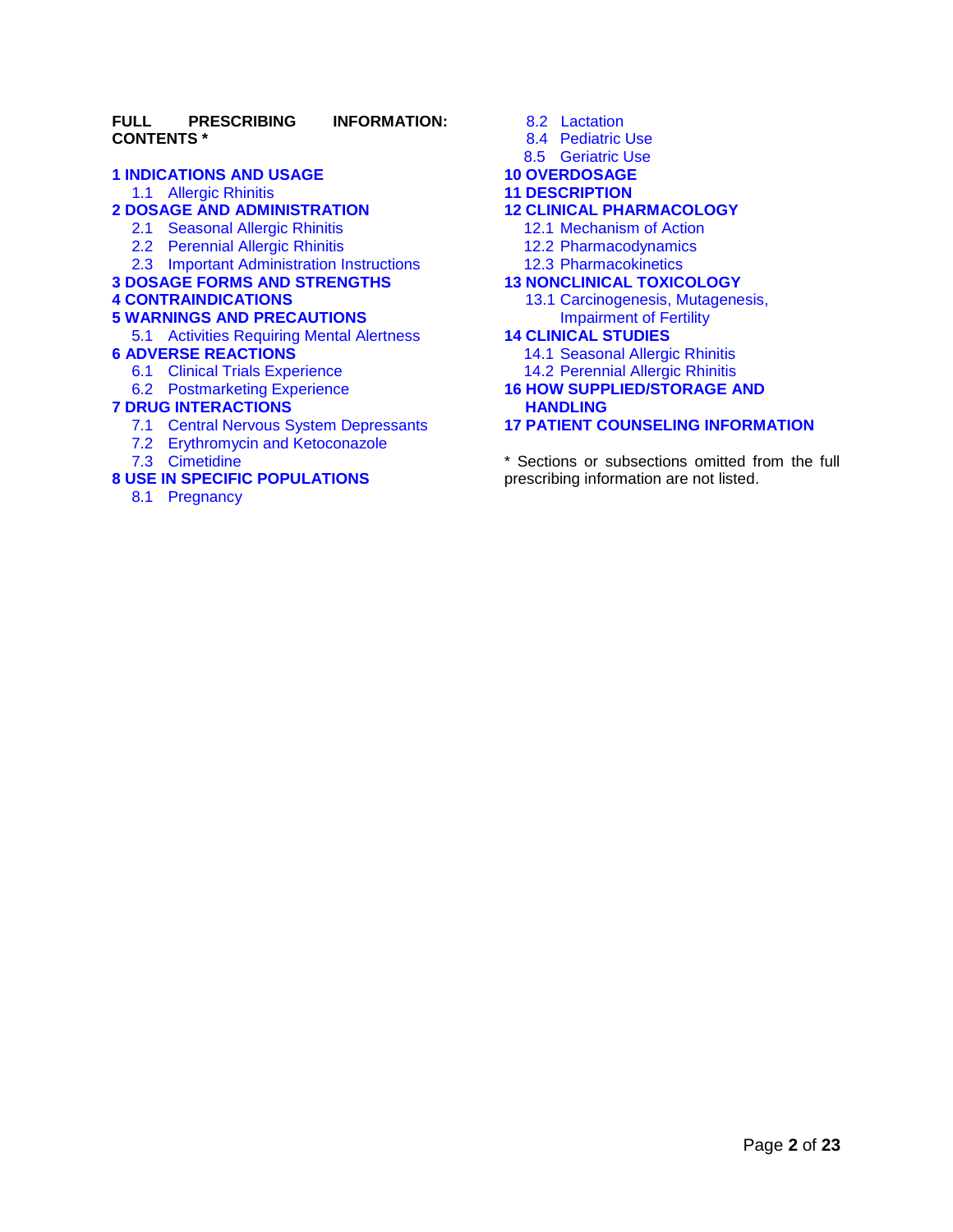# **FULL PRESCRIBING INFORMATION**

# <span id="page-2-7"></span>**1 INDICATIONS AND USAGE**

### <span id="page-2-0"></span>**1.1 Allergic Rhinitis**

Azelastine hydrochloride nasal spray, 0.15% is indicated for the relief of the symptoms of seasonal allergic rhinitis in patients 2 years of age and older and perennial allergic rhinitis in patients 6 months of age and older.

# <span id="page-2-8"></span>**2 DOSAGE AND ADMINISTRATION**

# <span id="page-2-2"></span>**2.1 Seasonal Allergic Rhinitis**

Children 6 to 11 years of age: azelastine hydrochloride nasal spray, 0.15%, 1 spray per nostril twice daily.

Adults and adolescents 12 years of age and older: azelastine hydrochloride nasal spray, 0.15%, 1 or 2 sprays per nostril twice daily. Azelastine hydrochloride nasal spray, 0.15% may also be administered as 2 sprays per nostril once daily.

### <span id="page-2-3"></span>**2.2 Perennial Allergic Rhinitis**

Children 6 to 11 years of age: azelastine hydrochloride nasal spray, 0.15%, 1 spray per nostril twice daily.

Adults and adolescents 12 years of age and older: azelastine hydrochloride nasal spray, 0.15%, 2 sprays per nostril twice daily.

# <span id="page-2-1"></span>**2.3 Important Administration Instructions**

Administer azelastine hydrochloride nasal spray by the intranasal route only.

Priming: Prime azelastine hydrochloride nasal spray before initial use by releasing 6 sprays or until a fine mist appears. When azelastine hydrochloride nasal spray has not been used for 3 or more days, reprime with 2 sprays or until a fine mist appears.

Avoid spraying azelastine hydrochloride nasal spray into the eyes.

# <span id="page-2-4"></span>**3 DOSAGE FORMS AND STRENGTHS**

Azelastine hydrochloride nasal spray is a nasal spray solution available in one dosage strength:

• Each spray of azelastine hydrochloride nasal spray 0.15% delivers a volume of 0.137 mL solution containing 205.5 mcg of azelastine hydrochloride.

### <span id="page-2-5"></span>**4 CONTRAINDICATIONS**

None.

# <span id="page-2-9"></span>**5 WARNINGS AND PRECAUTIONS**

#### <span id="page-2-6"></span>**5.1 Activities Requiring Mental Alertness**

In clinical trials, the occurrence of somnolence has been reported in some patients taking azelastine hydrochloride nasal spray [*see Adverse Reactions [\(6.1\)](#page-3-0)*]. Patients should be cautioned against engaging in hazardous occupations requiring complete mental alertness and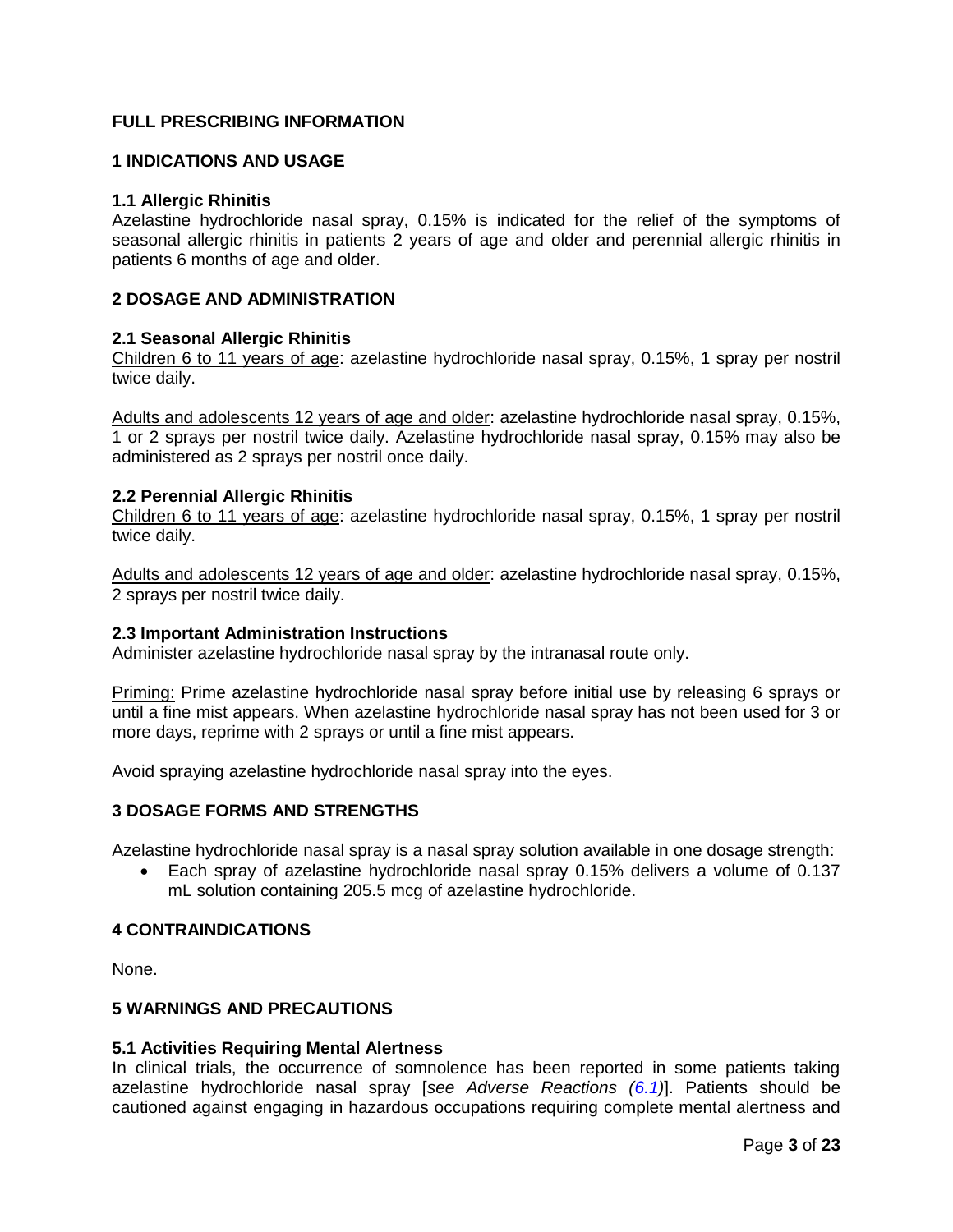motor coordination such as operating machinery or driving a motor vehicle after administration of azelastine hydrochloride nasal spray. Concurrent use of azelastine hydrochloride nasal spray with alcohol or other central nervous system depressants should be avoided because additional reductions in alertness and additional impairment of central nervous system performance may occur [*see Drug Interactions [\(7.1\)](#page-5-2)*].

# <span id="page-3-1"></span>**6 ADVERSE REACTIONS**

Use of azelastine hydrochloride nasal spray has been associated with somnolence [*see Warnings and Precautions [\(5.1\)](#page-2-6)*].

# <span id="page-3-0"></span>**6.1 Clinical Trials Experience**

Because clinical trials are conducted under widely varying conditions, adverse reaction rates observed in clinical trials of a drug cannot be directly compared to rates in the clinical trials of another drug and may not reflect rates observed in practice.

# *Children 6 months to 11 years of age*

In a 4 week clinical trial, 489 patients ages 6 to 11 years with perennial allergic rhinitis, with or without concomitant seasonal allergic rhinitis, were treated with either azelastine hydrochloride nasal spray, 0.15% or placebo, one spray per nostril twice daily. Overall, adverse events were similar in the azelastine hydrochloride nasal spray, 0.15% group (24%) and the placebo group (24%). Overall, less than 1% of the combined azelastine hydrochloride nasal spray groups discontinued due to adverse events.

Table 2 contains adverse reactions reported with frequencies greater than or equal to 2% and more frequently than placebo in children 6 to 11 years of age treated with azelastine hydrochloride nasal spray, 0.15% in the controlled trial described above.

| Table 2. Adverse Reactions Reported in ≥2% Incidence in a Placebo-Controlled Trial of 4 |  |
|-----------------------------------------------------------------------------------------|--|
| Weeks' Duration with azelastine hydrochloride nasal spray, 0.15% in Children 6 to 11    |  |
| <b>Years of Age with Perennial Allergic Rhinitis</b>                                    |  |

|                             | 1 spray twice daily                                              |                                     |  |  |  |  |  |
|-----------------------------|------------------------------------------------------------------|-------------------------------------|--|--|--|--|--|
|                             | <b>Azelastine</b><br>hydrochloride nasal<br>spray, 0.15% (N=161) | <b>Vehicle Placebo</b><br>$(N=162)$ |  |  |  |  |  |
| Epistaxis                   | 7 (4%)                                                           | 5(3%)                               |  |  |  |  |  |
| <b>Nasal Discomfort</b>     | 7(4%)                                                            | $0(0\%)$                            |  |  |  |  |  |
| Dysgeusia                   | 6(4%)                                                            | (<1%)                               |  |  |  |  |  |
| Upper respiratory infection | 4(3%)                                                            | 3(2%)                               |  |  |  |  |  |
| Sneezing                    | 4(3%)                                                            | 2(1%)                               |  |  |  |  |  |

# *Children 6 months to 5 years*

In a 4 week clinical trial, 191 patients ages 6 months to 5 years with either seasonal and/or perennial allergic rhinitis were treated with azelastine hydrochloride nasal spray, 0.15% one spray per nostril twice daily. The most frequently (≥2%) reported adverse reactions were pyrexia, cough, epistaxis, sneezing, dysgeusia, rhinalgia, upper respiratory infection, vomiting,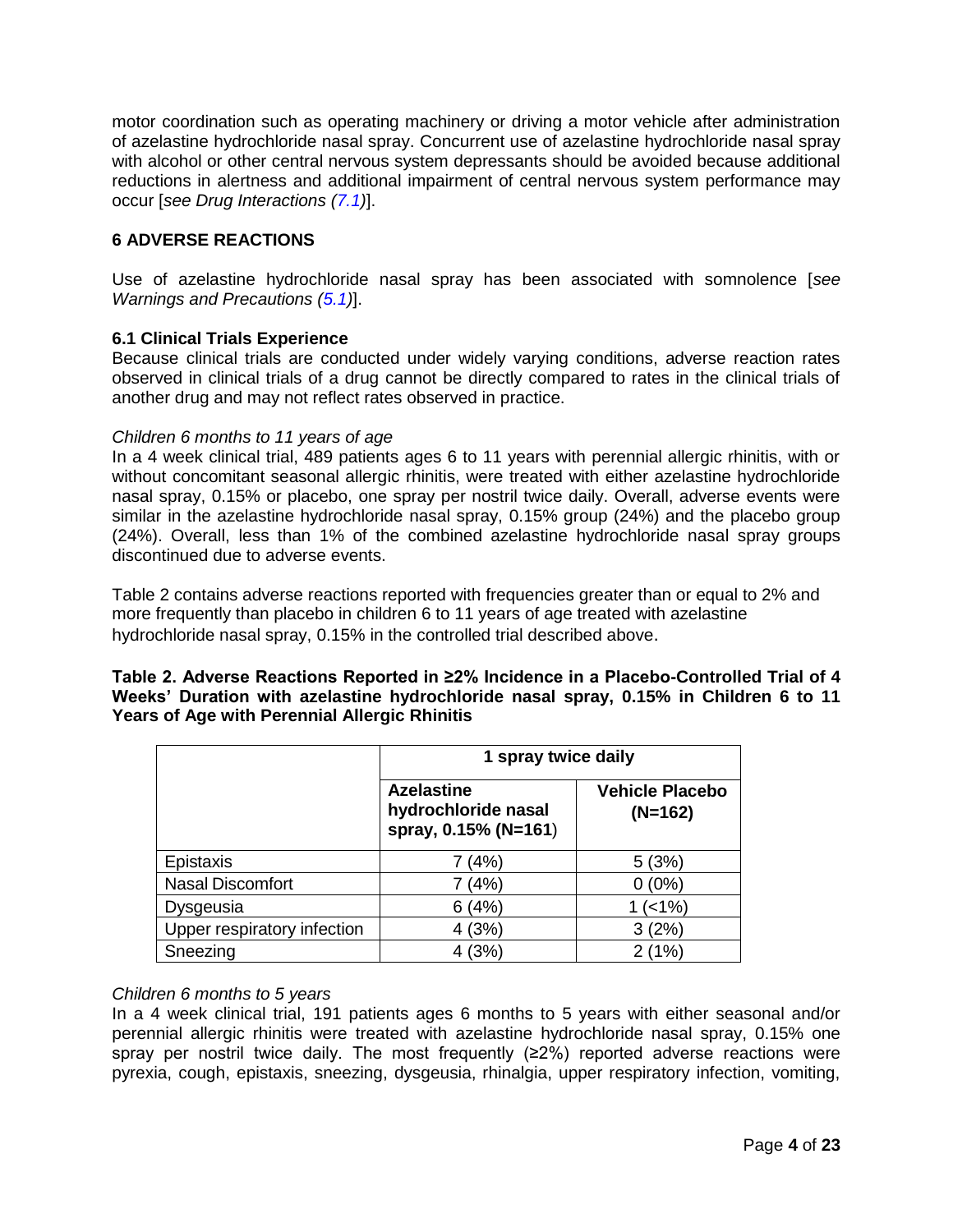otitis media, contact dermatitis, and oropharyngeal pain. Overall, adverse events were slightly higher in the azelastine hydrochloride nasal spray, 0.15% group (28%).

Focused nasal examinations were performed and showed no incidence of nasal mucosal ulceration at any time point during the study. No patients had reports of nasal septal perforation. Overall, less than 3% of the combined azelastine hydrochloride nasal spray groups discontinued due to adverse events.

# *Azelastine hydrochloride nasal spray, 0.15%*

The safety data described below reflect exposure to azelastine hydrochloride nasal spray, 0.15% in 2114 patients (6 months of age and older) with seasonal or perennial allergic rhinitis from 10 clinical trials of 2 weeks to 12 months duration. In 8 double-blind, placebo-controlled clinical trials of 2 to 4 weeks duration, 1703 patients (646 males and 1059 females) with seasonal or perennial allergic rhinitis were treated with azelastine hydrochloride nasal spray, 0.15% one or two sprays per nostril once or twice daily. In the 12 month open-label, activecontrolled clinical trial, 466 patients (156 males and 310 females) with perennial allergic rhinitis were treated with azelastine hydrochloride nasal spray, 0.15% two sprays per nostril twice daily. Of these 466 patients, 152 had participated in the 4-week placebo-controlled perennial allergic rhinitis clinical trials. In a 4-week, double-blind, placebo-controlled clinical trial, 161 patients (87 males and 74 females) ages 6 to 11 years of age with perennial allergic rhinitis, with or without concomitant seasonal allergic rhinitis, were treated with azelastine hydrochloride nasal spray, 0.15% one spray per nostril twice daily. In a 4-week clinical trial, 95 patients (59 males and 36 females) ages 6 months to 5 years of age with seasonal and/ or perennial allergic rhinitis were treated with azelastine hydrochloride nasal spray, 0.15% one spray per nostril twice daily. The racial distribution for the 10 clinical trials was 79% white, 14% black, 2% Asian, and 5% other.

# Adults and Adolescents 12 Years of Age and Older

In the 7 placebo controlled clinical trials of 2 to 4 week duration, 2343 patients with seasonal allergic rhinitis and 540 patients with perennial allergic rhinitis were treated with two sprays per nostril of either azelastine hydrochloride nasal spray, 0.15% or placebo once or twice daily. Overall, adverse reactions were more common in the azelastine hydrochloride nasal spray, 0.15% treatment groups (16 to 31%) than in the placebo groups (11 to 24%). Overall, less than 2% of patients discontinued due to adverse reactions and withdrawal due to adverse reactions was similar among the treatment groups.

Table 3 contains adverse reactions reported with frequencies greater than or equal to 2% and more frequently than placebo in patients treated with azelastine hydrochloride nasal spray, 0.15% in the seasonal and perennial allergic rhinitis controlled clinical trials.

| Table 3. Adverse Reactions with ≥2% Incidence in Placebo-Controlled Trials of 2 to 4 Weeks'<br>Duration with Azelastine Hydrochloride Nasal Spray, 0.15% in Adult and Adolescent Patients<br>with Seasonal or Perennial Allergic Rhinitis |                                                                          |                                     |                                                                                                                  |          |  |  |  |
|-------------------------------------------------------------------------------------------------------------------------------------------------------------------------------------------------------------------------------------------|--------------------------------------------------------------------------|-------------------------------------|------------------------------------------------------------------------------------------------------------------|----------|--|--|--|
|                                                                                                                                                                                                                                           | 2 sprays twice daily<br>2 sprays once daily                              |                                     |                                                                                                                  |          |  |  |  |
|                                                                                                                                                                                                                                           | <b>Azelastine</b><br>Hydrochloride<br>Nasal Spray,<br>0.15%<br>$(N=523)$ | <b>Vehicle Placebo</b><br>$(N=523)$ | <b>Azelastine</b><br>Hydrochloride<br><b>Vehicle Placebo</b><br>Nasal Spray,<br>$(N=816)$<br>0.15%<br>$(N=1021)$ |          |  |  |  |
| <b>Bitter Taste</b>                                                                                                                                                                                                                       | 31 (6%)                                                                  | 5(1%)                               | 38 (4%)                                                                                                          | $2(-1%)$ |  |  |  |
| Nasal Discomfort                                                                                                                                                                                                                          | 18 (3%)                                                                  | 12 (2%)                             | 37 (4%)                                                                                                          | 7 (1%)   |  |  |  |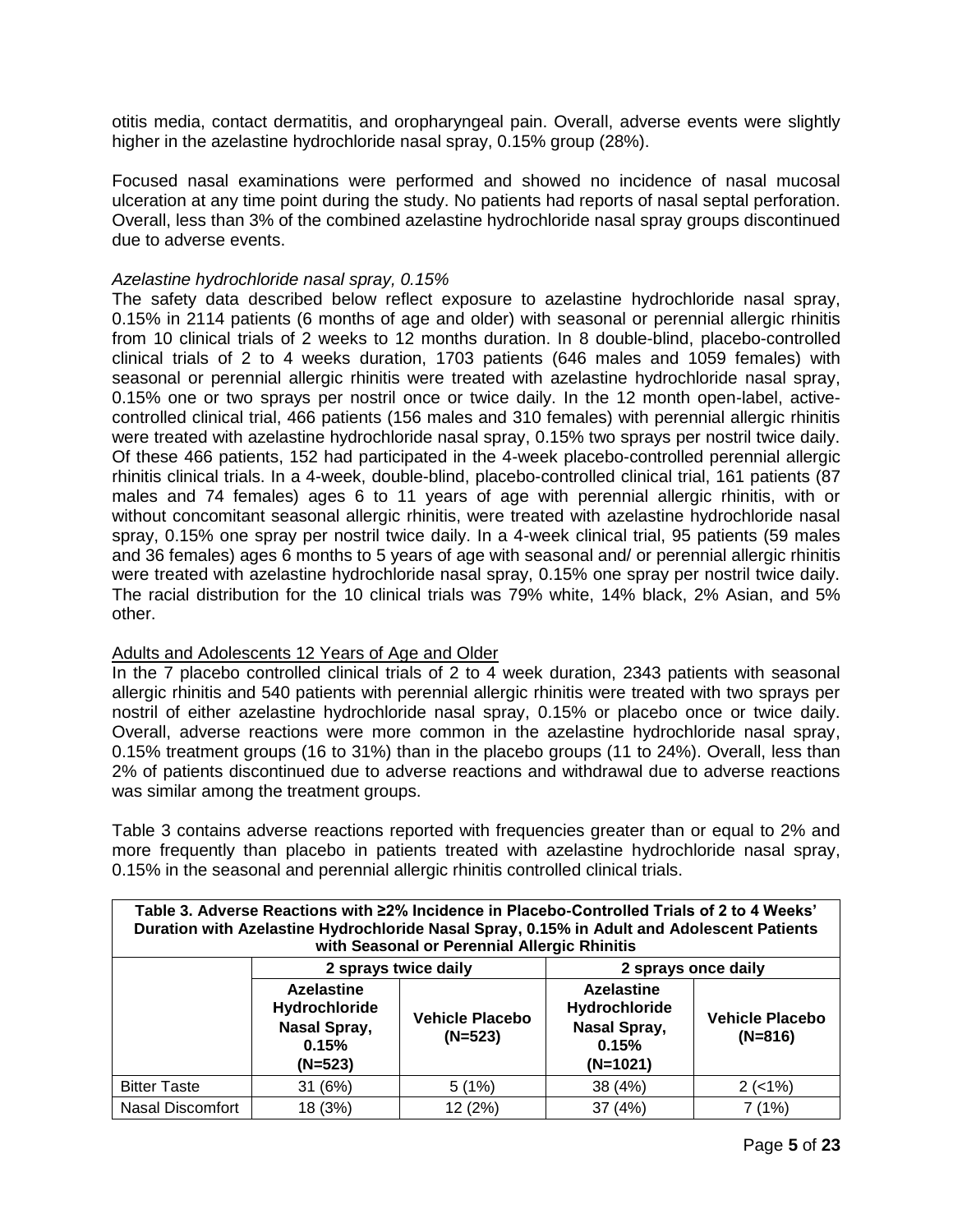| $ -$<br>$\sim$<br>ıstaxıs<br>צור<br>-- | 10/<br>7٥, | $'1\%$ | $'2\%$ ,<br>ົ<br>-   | (2%)<br>$\Delta$ |
|----------------------------------------|------------|--------|----------------------|------------------|
| $\sim$<br>neezing                      | $'2\%$     | $\%$   | $^{\prime}$ 1%,<br>4 | (0%              |

In the above trials, somnolence was reported in <1% of patients treated with azelastine hydrochloride nasal spray, 0.15% (11 of 1544) or vehicle placebo (1 of 1339).

# Long-Term (12 Month) Safety Trial

In the 12 month, open-label, active-controlled, long-term safety trial, 466 patients (12 years of age and older) with perennial allergic rhinitis were treated with azelastine hydrochloride nasal spray, 0.15% two sprays per nostril twice daily and 237 patients were treated with mometasone nasal spray two sprays per nostril once daily. The most frequently reported adverse reactions (>5%) with azelastine hydrochloride nasal spray, 0.15% were bitter taste, headache, sinusitis, and epistaxis. Focused nasal examinations were performed and no nasal ulcerations or septal perforations were observed. In each treatment group, approximately 3% of patients had mild epistaxis. No patients had reports of severe epistaxis. Fifty-four patients (12%) treated with azelastine hydrochloride nasal spray, 0.15% and 17 patients (7%) treated with mometasone nasal spray discontinued from the trial due to adverse events.

# <span id="page-5-0"></span>**6.2 Postmarketing Experience**

During the post approval use of azelastine hydrochloride nasal spray,0.15%, the following adverse reactions have been identified. Because these reactions are reported voluntarily from a population of uncertain size, it is not always possible to reliably estimate their frequency or establish a causal relationship to drug exposure. Adverse reactions reported include: abdominal pain, atrial fibrillation, blurred vision, chest pain, confusion, disturbance or loss of sense of smell and/or taste, dizziness, dyspnea, facial swelling, hypertension, involuntary muscle contractions, nasal burning, nausea, nervousness, palpitations, paresthesia, parosmia, pruritus, rash, sneezing, insomnia, sweet taste, tachycardia, and throat irritation.

Additionally, the following adverse reactions have been identified during the post approval use of azelastine hydrochloride nasal spray without sweetener, 0.1% (total daily dose 0.55 mg to 1.1 mg). Because these reactions are reported voluntarily from a population of uncertain size, it is not always possible to reliably estimate their frequency or establish a causal relationship to drug exposure. Adverse reactions reported include the following: anaphylactoid reaction, application site irritation, facial edema, paroxysmal sneezing, tolerance, urinary retention, and xerophthalmia.

# <span id="page-5-1"></span>**7 DRUG INTERACTIONS**

# <span id="page-5-2"></span>**7.1 Central Nervous System Depressants**

Concurrent use of azelastine hydrochloride nasal spray with alcohol or other central nervous system depressants should be avoided because reductions in alertness and impairment of central nervous system performance may occur [*see Warnings and Precautions [\(5.1\)](#page-2-6)*].

# <span id="page-5-3"></span>**7.2 Erythromycin and Ketoconazole**

Interaction studies investigating the cardiac effects, as measured by the corrected QT interval (QTc), of concomitantly administered oral azelastine hydrochloride and erythromycin or ketoconazole were conducted. Oral erythromycin (500 mg three times daily for 7 days) had no effect on azelastine pharmacokinetics or QTc based on analyses of serial electrocardiograms. Ketoconazole (200 mg twice daily for 7 days) interfered with the measurement of azelastine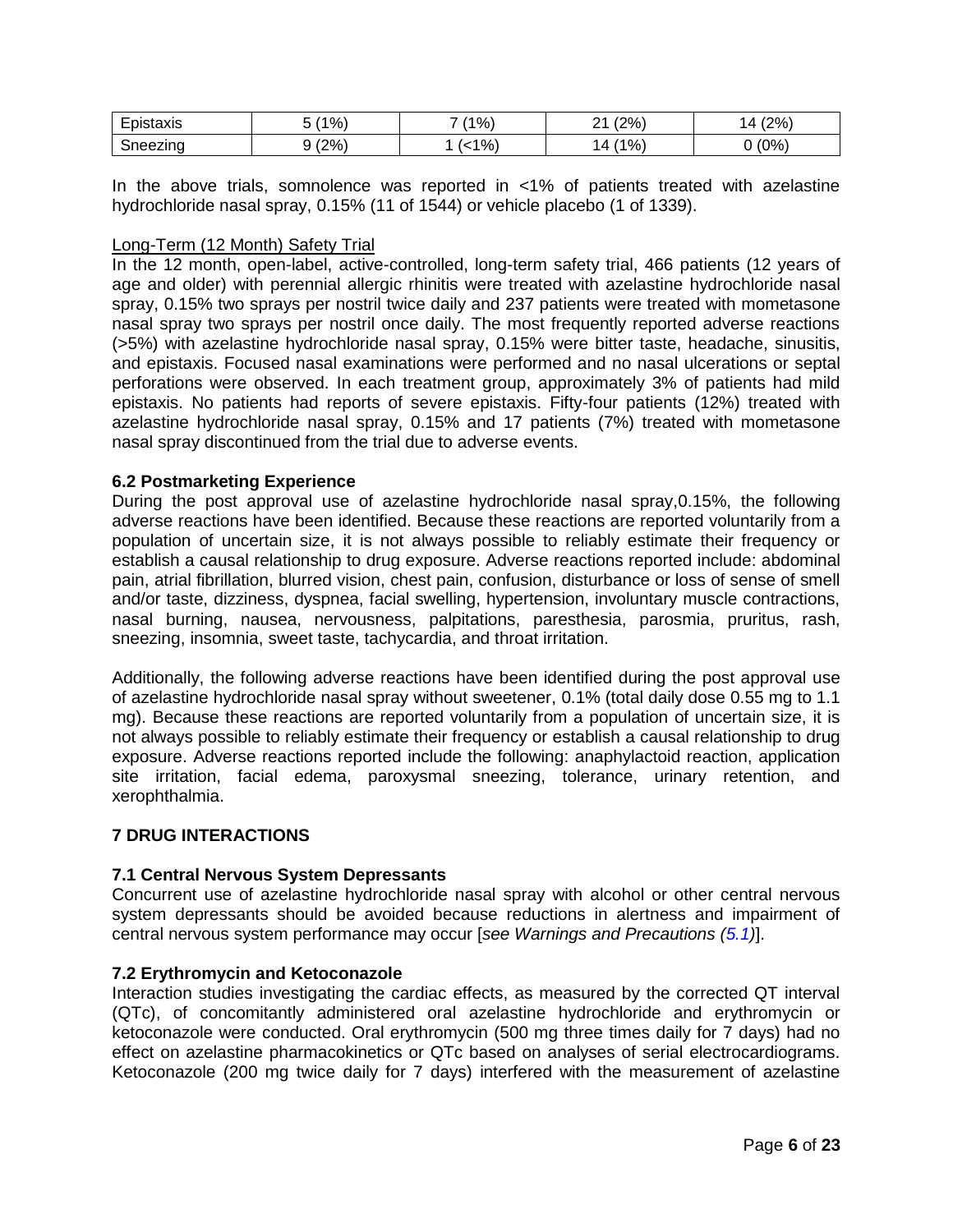plasma concentrations on the analytic HPLC; however, no effects on QTc were observed [*see Clinical Pharmacology [\(12.2\)](#page-8-3) and [\(12.3\)](#page-9-0)*].

# <span id="page-6-0"></span>**7.3 Cimetidine**

Cimetidine (400 mg twice daily) increased the mean  $C_{\text{max}}$  and AUC of orally administered azelastine hydrochloride (4 mg twice daily) by approximately 65% [*see Clinical Pharmacology [\(12.3\)](#page-9-0)*].

# <span id="page-6-1"></span>**8 USE IN SPECIFIC POPULATIONS**

# <span id="page-6-2"></span>**8.1 Pregnancy**

# *Risk Summary*

Limited data from postmarketing experience over decades of use with azelastine hydrochloride nasal spray 0.15% in pregnant women have not identified any drug associated risks of miscarriage, birth defects, or other adverse maternal or fetal outcomes. In animal reproduction studies, there was no evidence of fetal harm at oral doses approximately 4 times the clinical daily dose. Oral administration of azelastine hydrochloride to pregnant mice, rats, and rabbits, during the period of organogenesis, produced developmental toxicity that included structural abnormalities, decreased embryo-fetal survival, and decreased fetal body weights at doses 180 times and higher than the maximum recommended human daily intranasal dose (MRHDID) of 1.644 mg. However, the relevance of these findings in animals to pregnant women was considered questionable based upon the high animal to human dose multiple.

The estimated background risk of major birth defects and miscarriage for the indicated populations is unknown. All pregnancies have a background risk of birth defect, loss, or other adverse outcomes. In the U.S. general population, the estimated background risk of major birth defects and miscarriage in clinically recognized pregnancies is 2-4% and 15-20%, respectively.

# *Data*

# *Animal Data*

In an embryo-fetal development study in mice dosed during the period of organogenesis, azelastine hydrochloride caused embryo-fetal death, structural abnormalities (cleft palate; short or absent tail; fused, absent or branched ribs), delayed ossification, and decreased fetal weight at approximately 200 times the maximum recommended human daily intranasal dose (MRHDID) in adults (on a mg/m<sup>2</sup> basis at a maternal oral dose of 68.6 mg/kg/day), which also caused maternal toxicity as evidenced by decreased maternal body weight. Neither fetal nor maternal effects occurred in mice at approximately 9 times the MRHDID in adults (on a mg/m<sup>2</sup> basis at a maternal oral dose of 3 mg/kg/day).

In an embryo-fetal development study in pregnant rats, dosed during the period of organogenesis from gestation days 7 to 17 azelastine hydrochloride caused structural abnormalities (oligo- and brachydactylia), delayed ossification and skeletal variations, in the absence of maternal toxicity, at approximately 180 times the MRHDID in adults (on a mg/m<sup>2</sup> basis at a maternal oral dose of 30 mg/kg/day). Azelastine hydrochloride caused embryo-fetal death and decreased fetal weight and severe maternal toxicity at approximately 410 times the MRHDID (on a mg/m<sup>2</sup> basis at a maternal oral dose of 68.6 mg/kg/day). Neither fetal nor maternal effects occurred at approximately 10 times the MRHDID (on a mg/m<sup>2</sup> basis at a maternal oral dose of 2 mg/kg/day).

In an embryo-fetal development study in pregnant rabbits dosed during the period of organogenesis from gestation days 6 to 18, azelastine hydrochloride caused abortion, delayed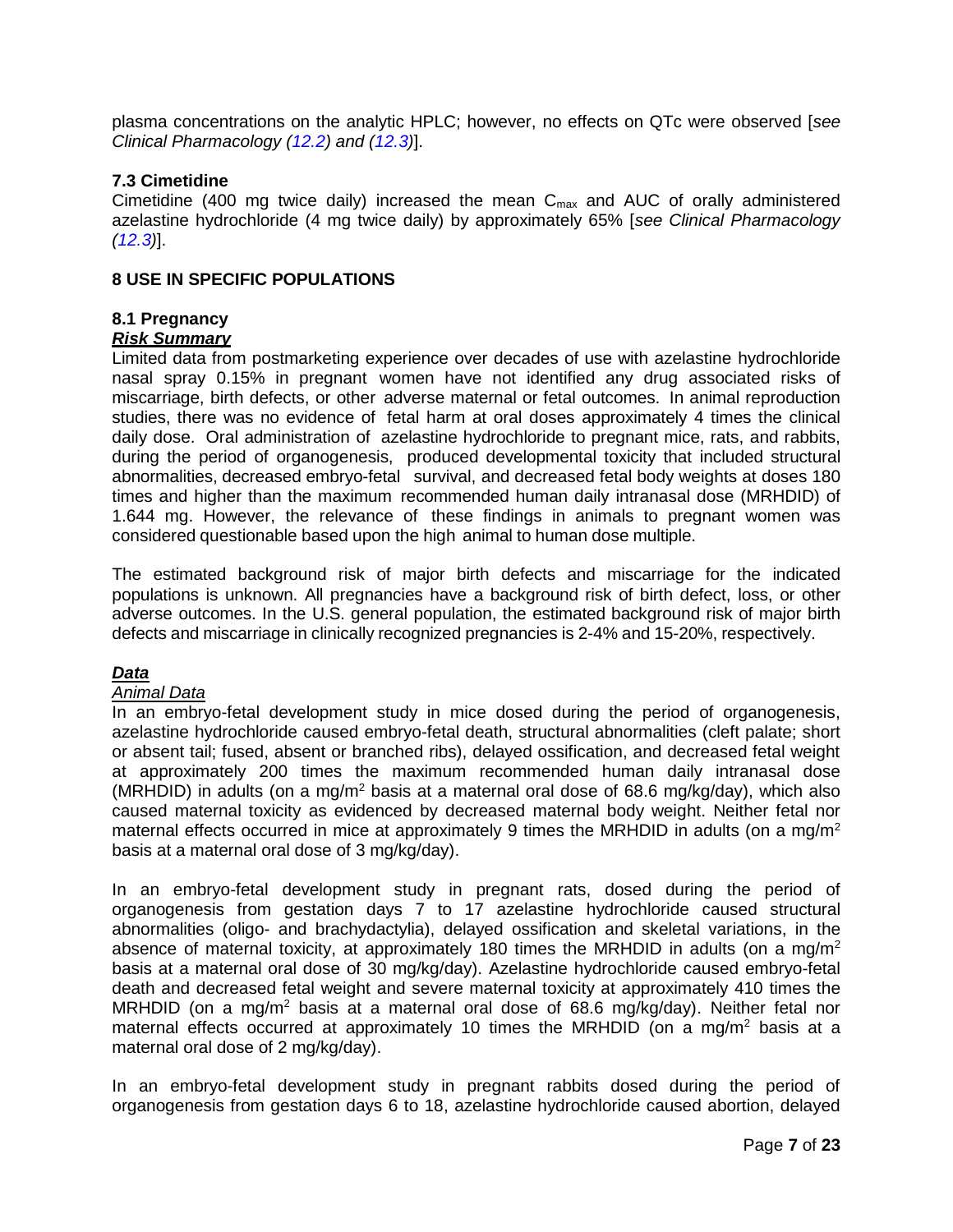ossification and decreased fetal weight and severe maternal toxicity at approximately 360 times the MRHDID in adults (on a mg/m<sup>2</sup> basis at a maternal oral dose of 30 mg/kg/day). Neither fetal nor maternal effects occurred at approximately 4 times the MRHDID (on a mg/m<sup>2</sup> basis at a maternal oral dose of 0.3 mg/kg/day).

In a prenatal and postnatal development study in pregnant rats dosed from late in the gestation period and through the lactation period from gestation day 17 through lactation day 21, azelastine hydrochloride produced no adverse developmental effects on pups at maternal doses up to approximately 180 times the MRHDID (on mg/m<sup>2</sup> basis at a maternal dose of 30 mg/kg/day).

# <span id="page-7-0"></span>**8.2 Lactation**

# *Risk Summary*

There are no data on the presence of azelastine hydrochloride in human milk, the effects on the breastfed infant, or the effects on milk production following use of azelastine hydrochloride. Because many drugs are excreted in human milk, caution should be exercised when azelastine hydrochloride nasal spray is administered to a nursing woman.

The developmental and health benefits of breastfeeding should be considered along with the mother's clinical need for azelastine hydrochloride nasal spray 0.15% and any potential adverse effects on the breastfed infant from azelastine hydrochloride nasal spray 0.15% or from the underlying maternal condition

# <span id="page-7-1"></span>**8.4 Pediatric Use**

The safety and effectiveness of azelastine hydrochloride nasal spray 0.15% have been established for seasonal allergic rhinitis in pediatric patients 2 to 17 years of age and perennial allergic rhinitis in pediatric patients 6 months of age to 17 years of age [*see Clinical Studies [\(14\)](#page-10-2)*]. The safety and effectiveness of azelastine hydrochloride nasal spray 0.15% in pediatric patients below 6 months of age have not been established.

# <span id="page-7-2"></span>**8.5 Geriatric Use**

Clinical trials of azelastine hydrochloride nasal spray did not include sufficient numbers of patients 65 years of age and older to determine whether they respond differently from younger patients. Other reported clinical experience has not identified differences in responses between the elderly and younger patients. In general, dose selection for an elderly patient should be cautious, usually starting at the low end of the dosing range, reflecting the greater frequency of decreased hepatic, renal, or cardiac function, and of concomitant disease or other drug therapy.

# <span id="page-7-3"></span>**10 OVERDOSAGE**

There have been no reported overdosages with azelastine hydrochloride nasal spray. Acute overdosage by adults with this dosage form is unlikely to result in clinically significant adverse events, other than increased somnolence, since one 30-mL bottle of azelastine hydrochloride nasal spray, 0.15% contains up to 45 mg of azelastine hydrochloride. Clinical trials in adults with single doses of the oral formulation of azelastine hydrochloride (up to 16 mg) have not resulted in increased incidence of serious adverse events. General supportive measures should be employed if overdosage occurs. There is no known antidote to azelastine hydrochloride nasal spray. Oral ingestion of antihistamines has the potential to cause serious adverse effects in children. Accordingly, azelastine hydrochloride nasal spray should be kept out of the reach of children.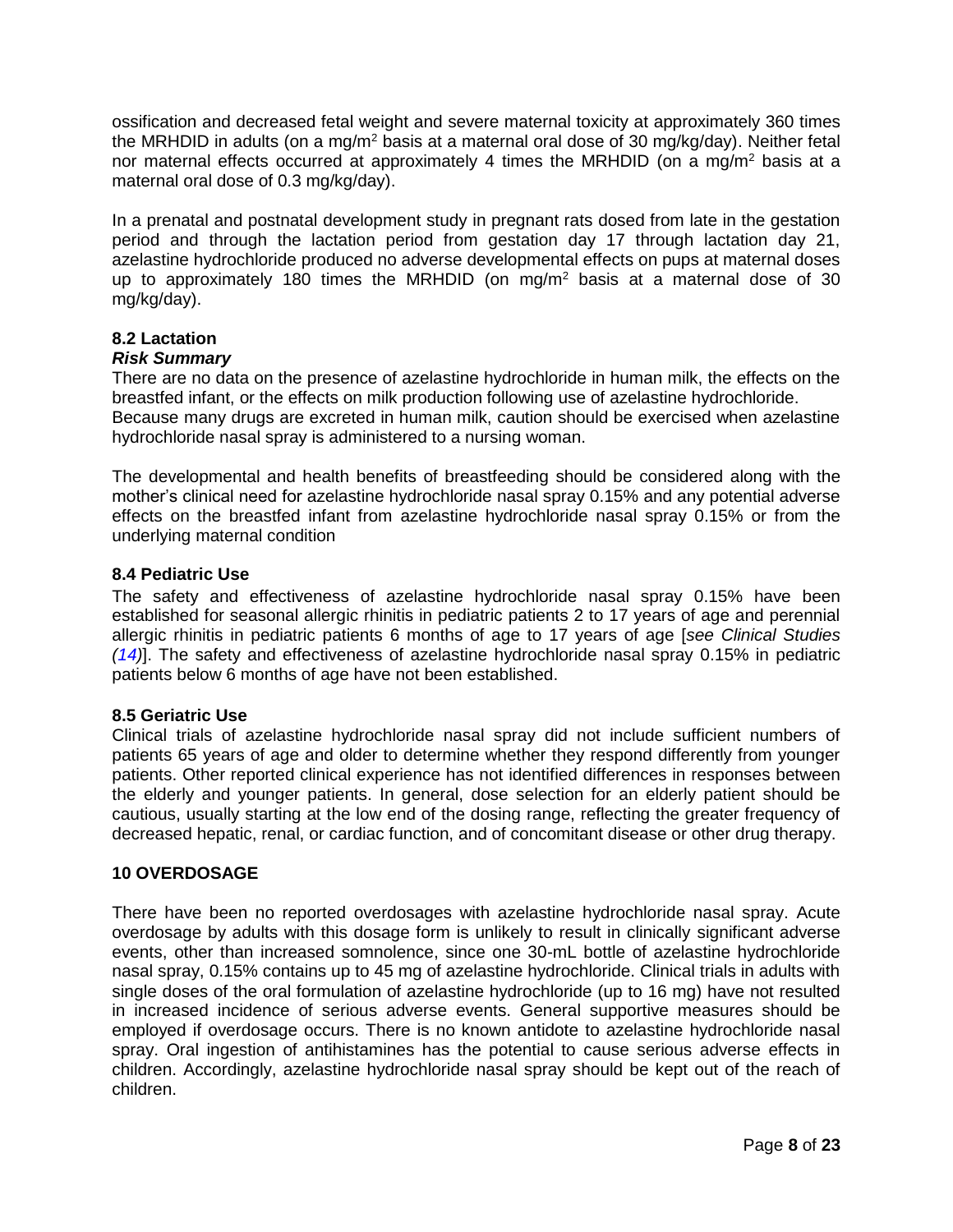# <span id="page-8-0"></span>**11 DESCRIPTION**

Azelastine hydrochloride 0.15% nasal spray is an antihistamine  $(H_1)$  receptor antagonist) formulated as a metered-spray solution for intranasal administration.

Azelastine hydrochloride occurs as a white or almost white crystalline powder with a bitter taste. It has a molecular weight of 418.37 g/mol. It is sparingly soluble in water and soluble in ethanol and in methylene chloride. It has a melting point of about 225°C and the pH of a saturated solution is between 5.0 and 5.4. Its chemical name is  $(\pm)$ -1-(2H)-phthalazinone,4-[(4-chlorophenyl) methyl]-2-(hexahydro-1-methyl-1H-azepin-4-yl)-, monohydrochloride. Its molecular formula is  $C_{22}H_{24}CIN_3O$ . HCl with the following chemical structure:



Azelastine hydrochloride nasal spray 0.15% contains 0.15% azelastine hydrochloride in an isotonic aqueous solution containing benzalkonium chloride (125 mcg/mL), edetate disodium dihydrate, hypromellose, purified water, sodium citrate (dihydrate), sorbitol and sucralose (pH 6.4).

After priming [*see Dosage and Administration [\(2.3\)](#page-2-1)*], each metered spray delivers a 0.137 mL mean volume containing 205.5 mcg of azelastine hydrochloride (equivalent to 187.6 mcg of azelastine base). The 30-mL (net weight 30 gm of solution) bottle provides 200 metered sprays.

# <span id="page-8-1"></span>**12 CLINICAL PHARMACOLOGY**

# <span id="page-8-2"></span>**12.1 Mechanism of Action**

Azelastine hydrochloride, a phthalazinone derivative, exhibits histamine H<sub>1</sub>-receptor antagonist activity in isolated tissues, animal models, and humans. Azelastine hydrochloride nasal spray is administered as a racemic mixture with no difference in pharmacologic activity noted between the enantiomers in *in vitro* studies. The major metabolite, desmethylazelastine, also possesses  $H_1$ -receptor antagonist activity.

# <span id="page-8-3"></span>**12.2 Pharmacodynamics**

# Cardiac Effects:

In a placebo-controlled trial (95 patients with allergic rhinitis), there was no evidence of an effect of azelastine hydrochloride nasal spray (2 sprays per nostril twice daily for 56 days) on cardiac repolarization as represented by the corrected QT interval (QTc) of the electrocardiogram. Following multiple dose oral administration of azelastine 4 mg or 8 mg twice daily, the mean change in QTc was 7.2 msec and 3.6 msec, respectively.

Interaction studies investigating the cardiac repolarization effects of concomitantly administered oral azelastine hydrochloride and erythromycin or ketoconazole were conducted. Oral erythromycin had no effect on azelastine pharmacokinetics or QTc based on analysis of serial electrocardiograms. Ketoconazole interfered with the measurement of azelastine plasma levels; however, no effects on QTc were observed [*see Drug Interactions [\(7.2\)](#page-5-3)*].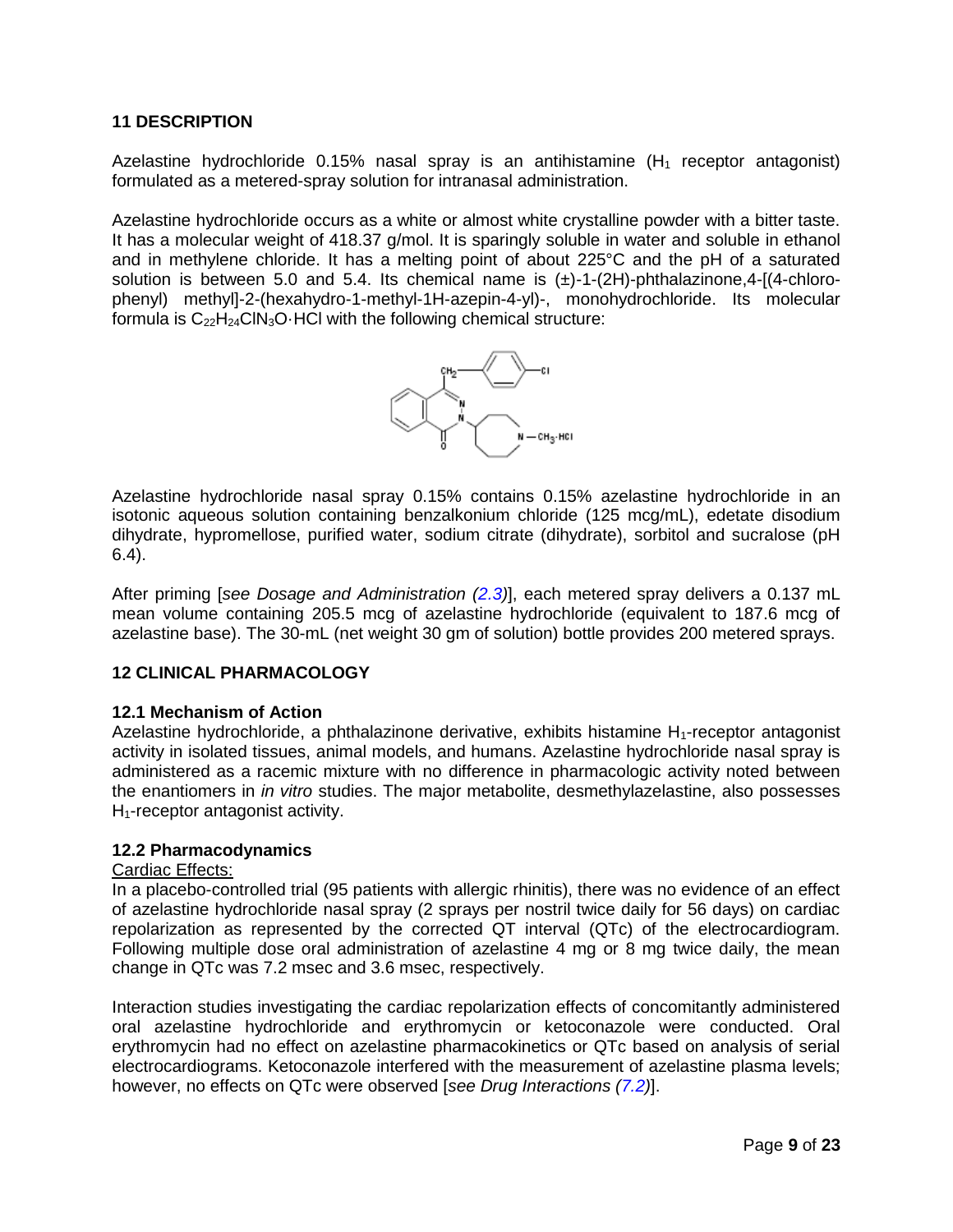# <span id="page-9-0"></span>**12.3 Pharmacokinetics**

### Absorption:

After intranasal administration of 2 sprays per nostril (822 mcg total dose) of azelastine hydrochloride nasal spray, 0.15%, the mean azelastine peak plasma concentration ( $C_{\text{max}}$ ) is 409 pg/mL, the mean extent of systemic exposure (AUC) is 9312 pg•hr/mL and the median time to reach  $C_{\text{max}}$  (t<sub>max</sub>) is 4 hours. The systemic bioavailability of azelastine hydrochloride is approximately 40% after intranasal administration.

### Distribution:

Based on intravenous and oral administration, the steady-state volume of distribution of azelastine is 14.5 L/kg. *In vitro* studies with human plasma indicate that the plasma protein binding of azelastine and its metabolite, desmethylazelastine, are approximately 88% and 97%, respectively.

### Metabolism:

Azelastine is oxidatively metabolized to the principal active metabolite, desmethylazelastine, by the cytochrome P450 enzyme system. The specific P450 isoforms responsible for the biotransformation of azelastine have not been identified. After a single-dose, intranasal administration of azelastine hydrochloride nasal spray, 0.15% (822 mcg total dose), the mean desmethylazelastine  $C_{\text{max}}$  is 38 pg/mL, the AUC is 3824 pg•hr/mL and the median  $t_{\text{max}}$  is 24 hours. After intranasal dosing of azelastine to steady-state, plasma concentrations of desmethylazelastine range from 20 to 50% of azelastine concentrations.

#### Elimination:

Following intranasal administration of azelastine hydrochloride nasal spray, 0.1%, the elimination half-life of azelastine is 22 hours while that of desmethylazelastine is 52 hours. Following intranasal administration of azelastine hydrochloride nasal spray, 0.15%, the elimination half-life of azelastine is 25 hours while that of desmethylazelastine is 57 hours. Approximately 75% of an oral dose of radiolabeled azelastine hydrochloride was excreted in the feces with less than 10% as unchanged azelastine.

#### Special Populations:

*Hepatic Impairment*: Following oral administration, pharmacokinetic parameters were not influenced by hepatic impairment.

*Renal Impairment*: Based on oral, single-dose studies, renal insufficiency (creatinine clearance  $<$ 50 mL/min) resulted in a 70 to 75% higher  $C_{\text{max}}$  and AUC compared to healthy subjects. Time to maximum concentration was unchanged.

*Age*: Following oral administration, pharmacokinetic parameters were not influenced by age.

*Gender*: Following oral administration, pharmacokinetic parameters were not influenced by gender.

*Race*: The effect of race has not been evaluated.

#### Drug-Drug Interactions:

*Erythromycin*: Co-administration of orally administered azelastine (4 mg twice daily) with erythromycin (500 mg three times daily for 7 days) resulted in  $C_{\text{max}}$  of 5.36  $\pm$  2.6 ng/mL and AUC of 49.7  $\pm$  24 ng $\bullet$ h/mL for azelastine, whereas, administration of azelastine alone resulted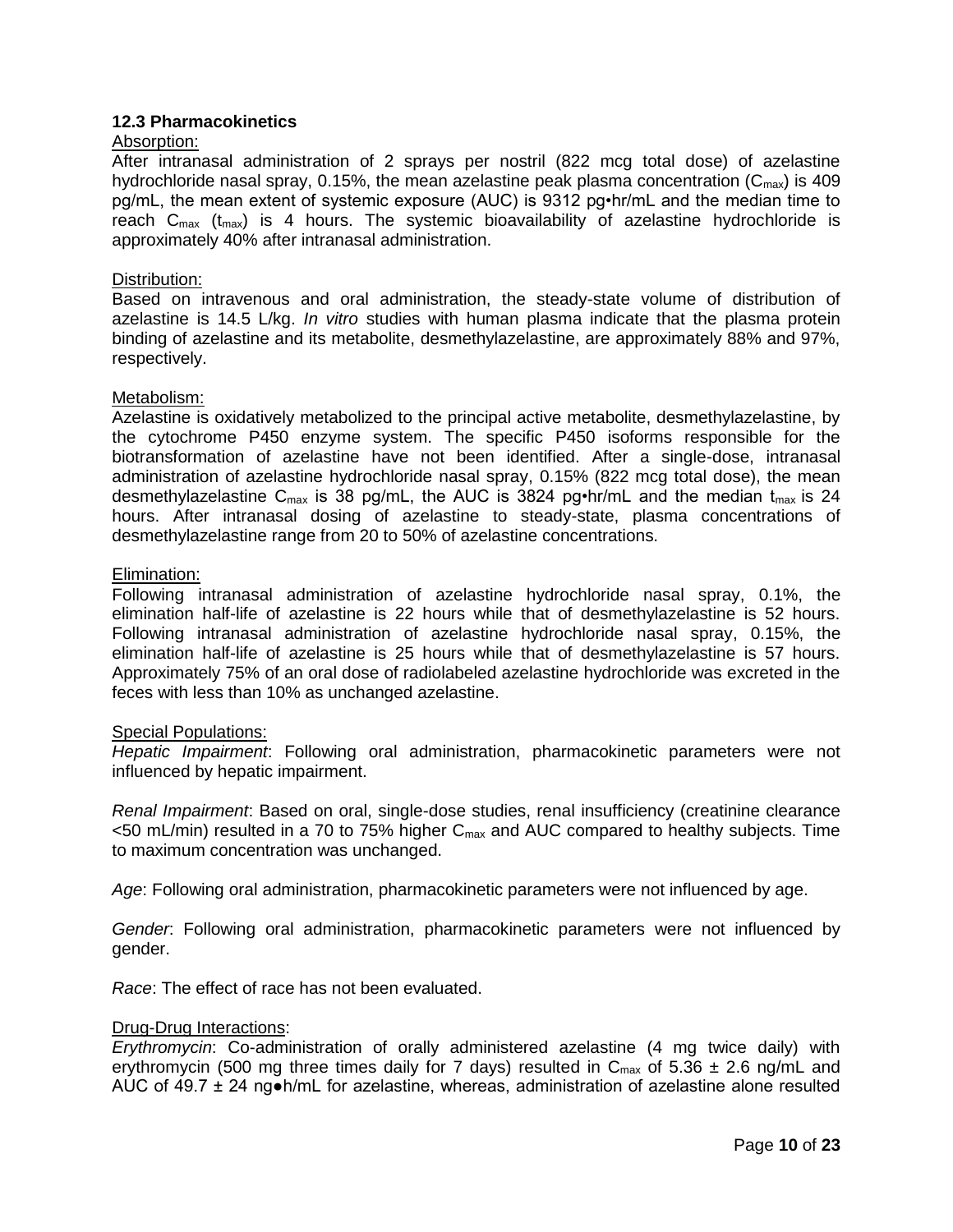in Cmax of 5.57 ± 2.7 ng/mL and AUC of 48.4 ± 24 ng●h/mL for azelastine [*see Drug Interactions [\(7.2\)](#page-5-3)*].

*Cimetidine and Ranitidine*: In a multiple-dose, steady-state drug interaction trial in healthy subiects, cimetidine (400 mg twice daily) increased orally administered mean azelastine (4 mg twice daily) concentrations by approximately 65%. Co-administration of orally administered azelastine (4 mg twice daily) with ranitidine hydrochloride (150 mg twice daily) resulted in  $C_{\text{max}}$ of 8.89  $\pm$  3.28 ng/mL and AUC of 88.22  $\pm$  40.43 ng h/mL for azelastine, whereas, administration of azelastine alone resulted in C<sub>max</sub> of 7.83  $\pm$  4.06 ng/mL and AUC of 80.09  $\pm$ 43.55 ng●h/mL for azelastine [*see Drug Interactions [\(7.3\)](#page-6-0)*].

*Theophylline*: No significant pharmacokinetic interaction was observed with the coadministration of an oral 4 mg dose of azelastine hydrochloride twice daily and theophylline 300 mg or 400 mg twice daily.

# <span id="page-10-0"></span>**13 NONCLINICAL TOXICOLOGY**

# <span id="page-10-1"></span>**13.1 Carcinogenesis, Mutagenesis, Impairment of Fertility**

Two-year carcinogenicity studies in Crl:CD(SD)BR rats and NMRI mice, were conducted to assess the carcinogenic potential of azelastine hydrochloride. No evidence of tumorigenicity was observed in rats at doses up to 30 mg/kg day (approximately 180 and 160 times the MRHDID for adults and children, respectively, on a mg/m<sup>2</sup> basis). No evidence for tumorigenicity was observed in mice at doses up to 25 mg/kg (approximately 75 and 65 times the MRHDID for adults and children, respectively, on a mg/m<sup>2</sup> basis).

Azelastine hydrochloride showed no genotoxic effects in the Ames test, DNA repair test, mouse lymphoma forward mutation assay, mouse micronucleus test, or chromosomal aberration test in rat bone marrow.

There were no effects on male or female fertility and reproductive performance in male and female rats at oral doses up to 30 mg/kg (approximately 180 times the MRHDID in adults on a mg/m<sup>2</sup> basis). At 68.6 mg/kg (approximately 410 times the MRHDID on a mg/m<sup>2</sup> basis), the duration of estrous cycles was prolonged and copulatory activity and the number of pregnancies were decreased. The numbers of corpora lutea and implantations were decreased; however, pre-implantation loss was not increased.

# <span id="page-10-2"></span>**14 CLINICAL STUDIES**

# <span id="page-10-3"></span>**14.1 Seasonal Allergic Rhinitis**

The efficacy of azelastine hydrochloride nasal spray, 0.15% in children 6 months to 5 years of age with allergic rhinitis was explored in a 4 week, randomized, open-label safety trial in 191 patients. While the primary objective was to determine the safety of azelastine hydrochloride nasal spray in this age group, the study included an exploratory efficacy assessment of daily overall allergy symptom scores. Efficacy in children 6 months to 5 years of age was supported by a numerical decrease in the overall allergy symptom score in both treatment groups. There was no statistically significant difference between the two treatment groups.

# *Azelastine hydrochloride nasal spray, 0.15%*

The efficacy and safety of azelastine hydrochloride nasal spray, 0.15% with sweetener in seasonal allergic rhinitis was evaluated in five randomized, multicenter, double-blind, placebocontrolled clinical trials in 2499 adult and adolescent patients 12 years and older with symptoms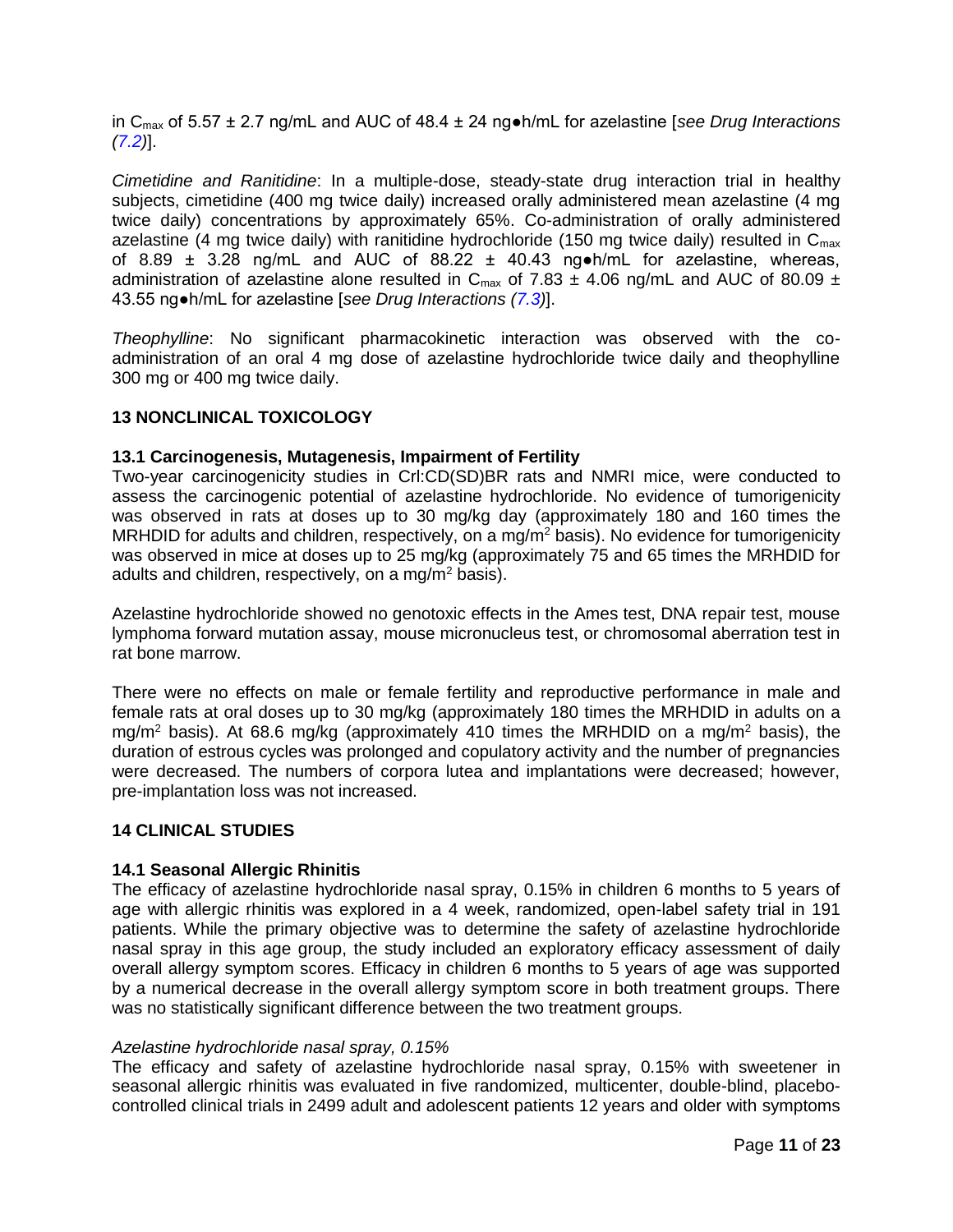of seasonal allergic rhinitis (Trials 2, 3, 4, 5, and 6). The population of the trials was 12 to 83 years of age (64% female, 36% male; 81% white, 12% black, <2% Asian, 5% other; 23% Hispanic, 77% non-Hispanic). Assessment of efficacy was based on the rTNSS, iTNSS as described above, and other supportive secondary efficacy variables. The primary efficacy endpoint was the mean change from baseline in rTNSS over 2 weeks.

Two 2-week seasonal allergic rhinitis trials evaluated the efficacy of azelastine hydrochloride nasal spray, 0.15% with sweetener dosed at 2 sprays twice daily. The first trial (Trial 2) compared the efficacy of azelastine hydrochloride nasal spray, 0.15% with sweetener and azelastine hydrochloride nasal spray without sweetener to vehicle placebo. The other trial (Trial 3) compared the efficacy of azelastine hydrochloride nasal spray, 0.15% with sweetener and azelastine hydrochloride nasal spray, 0.1% with sweetener to vehicle placebo. In these two trials, azelastine hydrochloride nasal spray, 0.15% with sweetener demonstrated greater decreases in rTNSS than placebo and the differences were statistically significant (Table 4).

Three 2-week seasonal allergic rhinitis trials evaluated the efficacy of azelastine hydrochloride nasal spray, 0.15% with sweetener dosed at 2 sprays once daily compared to the vehicle placebo. Trial 4 demonstrated a greater decrease in rTNSS than placebo and the difference was statistically significant (Table 4). Trial 5 and Trial 6 were conducted in patients with Texas mountain cedar allergy. In Trial 5 and Trial 6, azelastine hydrochloride nasal spray, 0.15% with sweetener demonstrated a greater decrease in rTNSS than placebo and the differences were statistically significant (Trials 5 and 6; Table 4). Instantaneous TNSS results for the once daily dosing regimen of azelastine hydrochloride nasal spray, 0.15% with sweetener are shown in Table 5. In Trials 5 and 6, azelastine hydrochloride nasal spray, 0.15% with sweetener demonstrated a greater decrease in iTNSS than placebo and the differences were statistically significant.

| Table 4. Mean Change from Baseline in Reflective TNSS over 2 Weeks*<br>in Adults and Children > 12 years with Seasonal Allergic Rhinitis |                                                                  |         |                |                         |         |                                |            |
|------------------------------------------------------------------------------------------------------------------------------------------|------------------------------------------------------------------|---------|----------------|-------------------------|---------|--------------------------------|------------|
|                                                                                                                                          | <b>Treatment</b>                                                 |         | <b>Baselin</b> | Change                  |         | <b>Difference From Placebo</b> |            |
|                                                                                                                                          | (sprays per nostril)                                             | n       | e LS<br>Mean   | from<br><b>Baseline</b> | LS Mean | 95% CI                         | P<br>value |
| Trial 2                                                                                                                                  |                                                                  |         |                |                         |         |                                |            |
| Two<br>sprays<br>twice daily                                                                                                             | Azelastine Hydrochloride<br>Nasal Spray, 0.15% with<br>Sweetener | 15<br>3 | 18.2           | $-4.3$                  | $-1.2$  | $-2.1, -0.3$                   | 0.01       |
|                                                                                                                                          | Azelastine Hydrochloride<br>Nasal Spray without<br>Sweetener     | 15<br>3 | 17.9           | $-3.9$                  | $-0.9$  | $-1.8, 0.1$                    | 0.07       |
|                                                                                                                                          | Vehicle Placebo                                                  | 15<br>3 | 18.1           | $-3.0$                  |         |                                |            |
| Trial 3                                                                                                                                  |                                                                  |         |                |                         |         |                                |            |
| Two<br>sprays<br>twice daily                                                                                                             | Azelastine Hydrochloride<br>Nasal Spray, 0.15% with<br>Sweetener | 17<br>7 | 17.7           | $-5.1$                  | $-3.0$  | $-3.9, -2.1$                   | < 0.001    |
|                                                                                                                                          | Azelastine Hydrochloride<br>Nasal Spray, 0.1% with<br>Sweetener  | 16<br>9 | 18.2           | $-4.2$                  | $-2.1$  | $-3.0, -1.2$                   | < 0.001    |
|                                                                                                                                          | Vehicle Placebo                                                  | 17<br>7 | 17.7           | $-2.1$                  |         |                                |            |
| Trial 4                                                                                                                                  |                                                                  |         |                |                         |         |                                |            |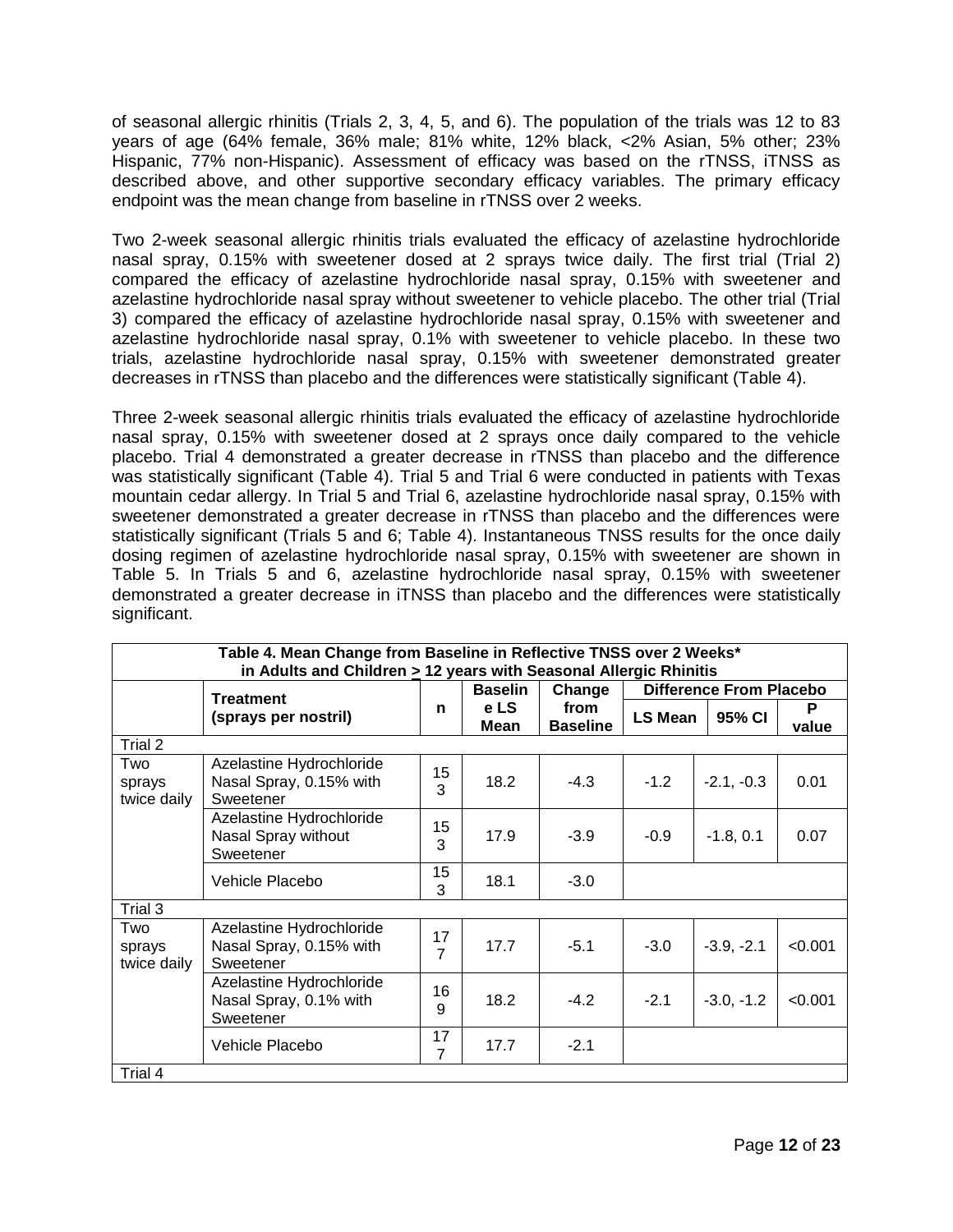| Table 4. Mean Change from Baseline in Reflective TNSS over 2 Weeks*<br>in Adults and Children > 12 years with Seasonal Allergic Rhinitis |                                                                                                            |                      |                     |                         |         |                                |            |
|------------------------------------------------------------------------------------------------------------------------------------------|------------------------------------------------------------------------------------------------------------|----------------------|---------------------|-------------------------|---------|--------------------------------|------------|
|                                                                                                                                          |                                                                                                            |                      | <b>Baselin</b>      | Change                  |         | <b>Difference From Placebo</b> |            |
|                                                                                                                                          | <b>Treatment</b><br>(sprays per nostril)                                                                   | n                    | e LS<br><b>Mean</b> | from<br><b>Baseline</b> | LS Mean | 95% CI                         | P<br>value |
| Two<br>sprays<br>once daily                                                                                                              | Azelastine Hydrochloride<br>Nasal Spray, 0.15% with<br>Sweetener                                           | 23<br>8              | 17.4                | $-3.4$                  | $-1.0$  | $-1.7, -$<br>0.3               | 0.008      |
|                                                                                                                                          | Vehicle Placebo                                                                                            | 24<br>$\overline{2}$ | 17.4                | $-2.4$                  |         |                                |            |
| Trial 5                                                                                                                                  |                                                                                                            |                      |                     |                         |         |                                |            |
| Two<br>sprays<br>once daily                                                                                                              | Azelastine Hydrochloride<br>Nasal Spray, 0.15% with<br>Sweetener                                           | 26<br>6              | 18.5                | $-3.3$                  | $-1.4$  | $-2.1, -$<br>0.8               | < 0.001    |
|                                                                                                                                          | Vehicle Placebo                                                                                            | 26<br>6              | 18.0                | $-1.9$                  |         |                                |            |
| Trial 6                                                                                                                                  |                                                                                                            |                      |                     |                         |         |                                |            |
| Two<br>sprays<br>once daily                                                                                                              | Azelastine Hydrochloride<br>Nasal Spray, 0.15% with<br>Sweetener                                           | 25<br>1              | 18.5                | $-3.4$                  | $-1.4$  | $-2.1, -$<br>0.7               | < 0.001    |
|                                                                                                                                          | Vehicle Placebo                                                                                            | 25<br>4              | 18.8                | $-2.0$                  |         |                                |            |
|                                                                                                                                          | *Sum of AM and PM rTNSS for each day (Maximum score = 24) and averaged over the 14 day<br>treatment period |                      |                     |                         |         |                                |            |

| Table 5. Mean Change from Baseline AM Instantaneous TNS over 2 Weeks* in Adults and |                                                                                            |                      |                |                         |         |                                |            |
|-------------------------------------------------------------------------------------|--------------------------------------------------------------------------------------------|----------------------|----------------|-------------------------|---------|--------------------------------|------------|
| Children $\geq$ 12 years with Seasonal Allergic Rhinitis                            |                                                                                            |                      |                |                         |         |                                |            |
|                                                                                     | <b>Treatment</b>                                                                           |                      | <b>Baselin</b> | Change                  |         | <b>Difference from Placebo</b> |            |
|                                                                                     | (sprays per nostril once<br>daily)                                                         | n                    | e LS<br>Mean   | from<br><b>Baseline</b> | LS Mean | 95% CI                         | P<br>value |
| Trial 4                                                                             |                                                                                            |                      |                |                         |         |                                |            |
| Two<br>sprays<br>once daily                                                         | Azelastine Hydrochloride<br>Nasal Spray, 0.15% with<br>Sweetener                           | 23<br>8              | 8.1            | $-1.3$                  | $-0.2$  | $-0.6, 0.1$                    | 0.15       |
|                                                                                     | Vehicle Placebo                                                                            | 24<br>$\overline{2}$ | 8.3            | $-1.1$                  |         |                                |            |
| Trial 5                                                                             |                                                                                            |                      |                |                         |         |                                |            |
| Two<br>sprays<br>once daily                                                         | Azelastine Hydrochloride<br>Nasal Spray, 0.15% with<br>Sweetener                           | 26<br>6              | 8.7            | $-1.4$                  | $-0.7$  | $-1.0, -$<br>0.4               | < 0.001    |
|                                                                                     | Vehicle Placebo                                                                            | 26<br>6              | 8.3            | $-0.7$                  |         |                                |            |
| Trial 6                                                                             |                                                                                            |                      |                |                         |         |                                |            |
| Two<br>sprays<br>once daily                                                         | Azelastine Hydrochloride<br>Nasal Spray, 0.15% with<br>Sweetener                           | 25<br>1              | 8.9            | $-1.4$                  | $-0.6$  | $-0.9, -$<br>0.3               | < 0.001    |
|                                                                                     | Vehicle Placebo                                                                            | 25<br>4              | 8.9            | $-0.8$                  |         |                                |            |
|                                                                                     | *AM iTNSS for each day (Maximum score = 12) and averaged over the 14 day treatment period. |                      |                |                         |         |                                |            |

Azelastine hydrochloride nasal spray, 0.15% with sweetener at a dose of 1 spray twice daily was not studied. The azelastine hydrochloride nasal spray, 0.15% with sweetener 1 spray twice daily dosing regimen is supported by previous findings of efficacy for azelastine hydrochloride nasal spray without sweetener and a favorable comparison of azelastine hydrochloride nasal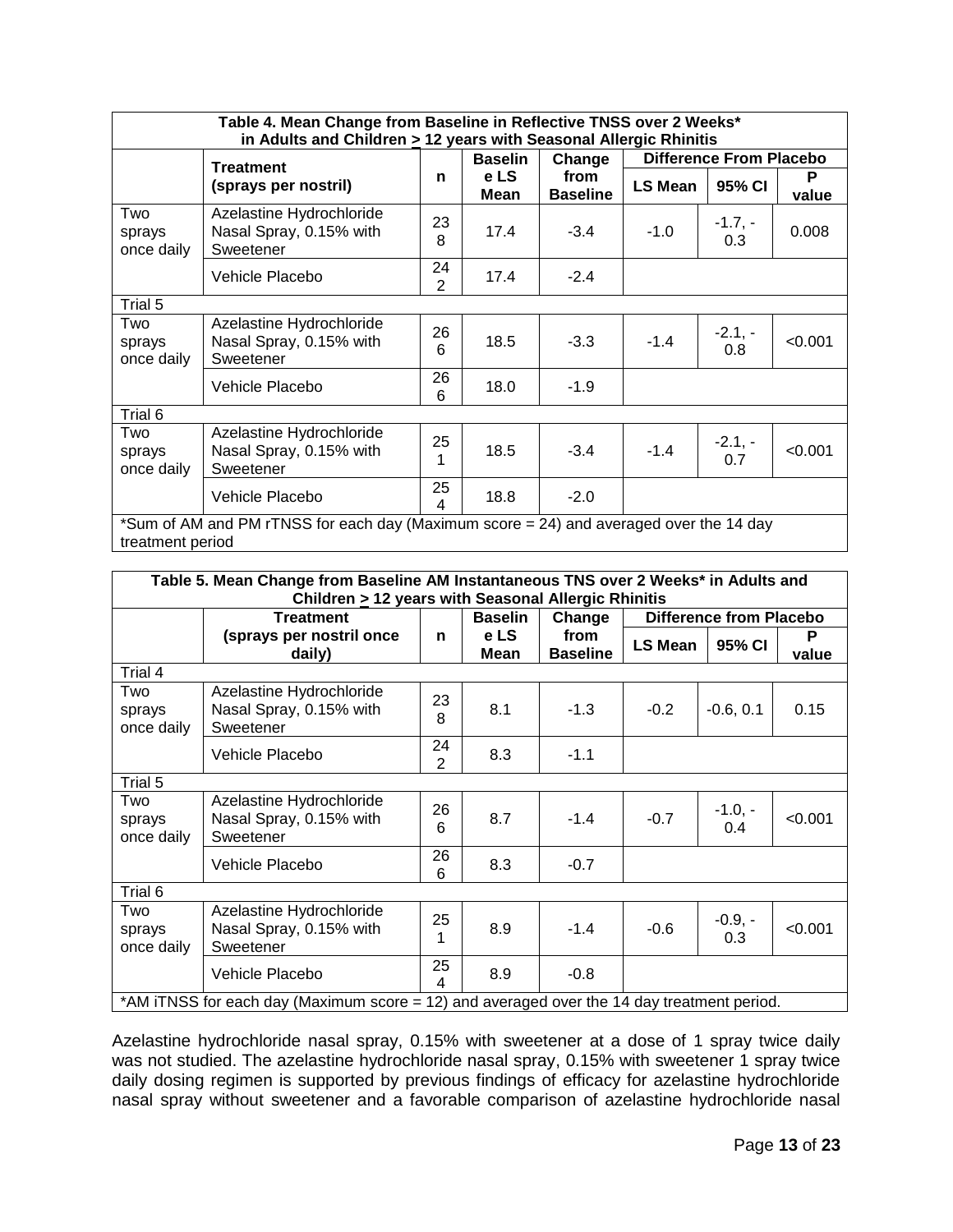spray, 0.15% with sweetener to azelastine hydrochloride nasal spray, 0.1% without sweetener and azelastine hydrochloride nasal spray, 0.1% with sweetener (Table 4).

The efficacy and safety of azelastine hydrochloride nasal spray, 0.15% in children 6 to 11 years of age with seasonal allergic rhinitis was evaluated in a clinical study that enrolled pediatric patients with perennial allergic rhinitis, with or without concomitant seasonal allergic rhinitis (described below in Section 14.2).

# <span id="page-13-0"></span>**14.2 Perennial Allergic Rhinitis**

# Azelastine hydrochloride nasal spray, 0.15%

The efficacy and safety of azelastine hydrochloride nasal spray, 0.15% in perennial allergic rhinitis was evaluated in one randomized, multicenter, double-blind, placebo-controlled clinical trial in 578 adult and adolescent patients 12 years and older with symptoms of perennial allergic rhinitis. The population of the trial was 12 to 84 years of age (68% female, 32% male; 85% white, 11% black, 1% Asian, 3% other; 17% Hispanic, 83% non-Hispanic).

Assessment of efficacy was based on the 12-hour reflective total nasal symptom score (rTNSS) assessed daily in the morning and evening, the instantaneous total nasal symptom score (iTNSS), and other supportive secondary efficacy variables. The primary efficacy endpoint was the mean change from baseline rTNSS over 4 weeks. The one 4-week perennial allergic rhinitis trial evaluated the efficacy of azelastine hydrochloride nasal spray, 0.15%, azelastine hydrochloride nasal spray, 0.1% and vehicle placebo dosed at 2 sprays per nostril twice daily. In this trial, azelastine hydrochloride nasal spray, 0.15% demonstrated a greater decrease in rTNSS than placebo and the difference was statistically significant (Table 6).

| Table 6. Mean Change from Baseline in Reflective TNSS over 4 Weeks* in Adults and Children ><br>12 years with Perennial Allergic Rhinitis |                                                |         |                     |                         |                   |                                |            |  |
|-------------------------------------------------------------------------------------------------------------------------------------------|------------------------------------------------|---------|---------------------|-------------------------|-------------------|--------------------------------|------------|--|
|                                                                                                                                           | <b>Treatment</b>                               |         | <b>Baselin</b>      | Change                  |                   | <b>Difference From Placebo</b> |            |  |
|                                                                                                                                           | (sprays per nostril twice<br>daily)            | n       | e LS<br><b>Mean</b> | from<br><b>Baseline</b> | LS<br><b>Mean</b> | 95% CI                         | P<br>value |  |
| Two<br>sprays                                                                                                                             | Azelastine Hydrochloride<br>Nasal Spray, 0.15% | 19<br>2 | 15.8                | $-4.0$                  | $-0.9$            | $-1.7,-$<br>0.1                | 0.03       |  |
| twice daily                                                                                                                               | Azelastine Hydrochloride<br>Nasal Spray, 0.1%  | 19<br>4 | 15.5                | $-3.8$                  | $-0.7$            | $-1.5, 0.1$                    | 0.08       |  |
| 19<br>14.7<br>Vehicle Placebo<br>$-3.1$<br>$\overline{2}$                                                                                 |                                                |         |                     |                         |                   |                                |            |  |
| *Sum of AM and PM rTNSS for each day (Maximum score=24) and averaged over the 28 day treatment<br>period                                  |                                                |         |                     |                         |                   |                                |            |  |

The efficacy and safety of azelastine hydrochloride nasal spray, 0.15% in pediatric patients 6 to 11 years of age with perennial allergic rhinitis, with or without concomitant seasonal allergic rhinitis, was evaluated in a randomized, double-blind, placebo-controlled clinical trial in 486 patients. All patients received one spray per nostril twice daily. The study population was 58% males and 42% females; 78% white, 13% black, 3% Asian, and 6% other.

Assessment of efficacy was based on the 12-hour reflective total nasal symptom score (rTNSS) assessed daily in the morning and evening. The primary efficacy endpoint was the mean change from baseline rTNSS over 4 weeks (Table 7). Both active treatments demonstrated statistically significant decreases in rTNSS compared to placebo. There was no statistically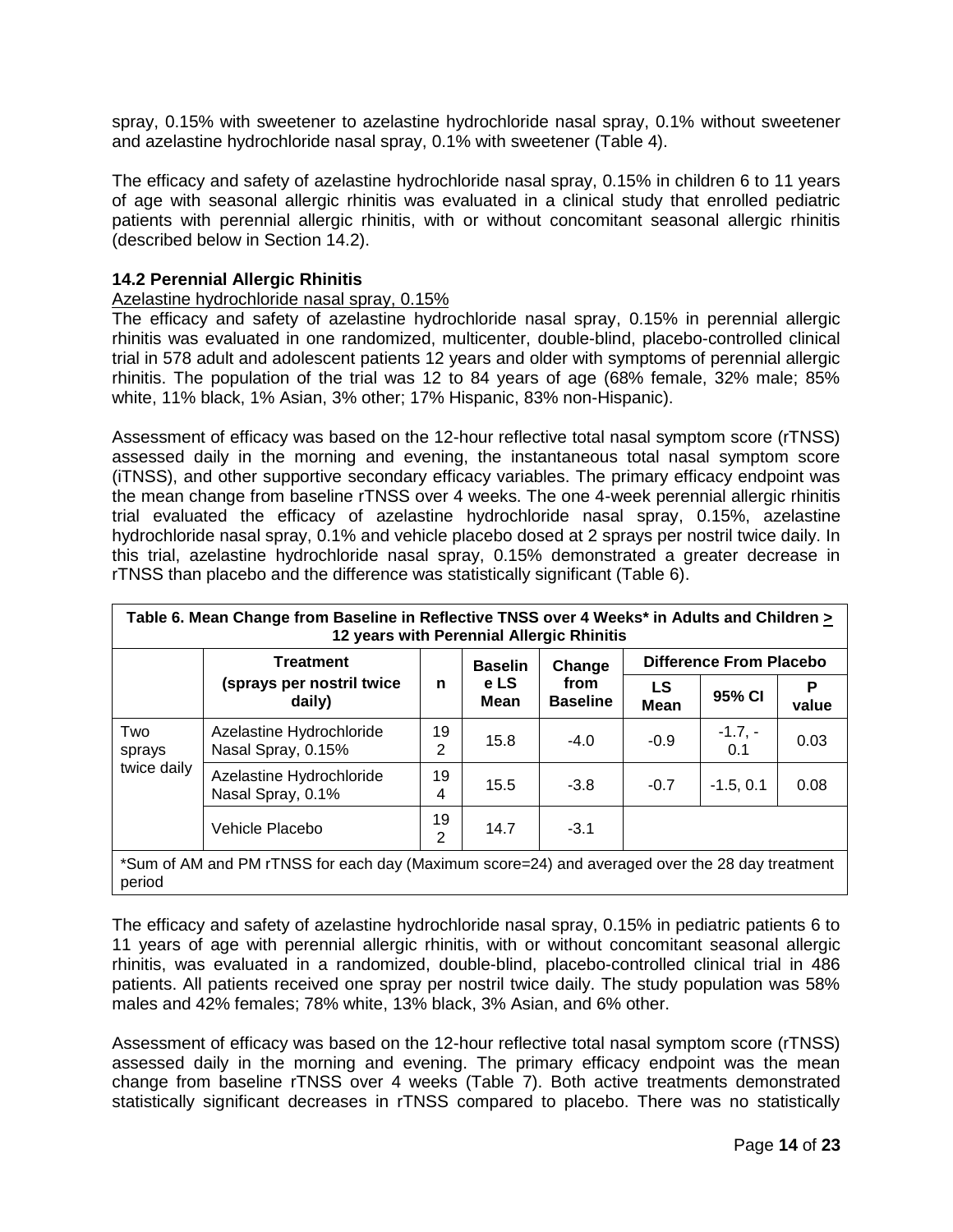significant difference between the two active-treatment groups. There was also no difference in treatment effect between patients with perennial allergic rhinitis only compared to those with perennial allergic rhinitis and concomitant seasonal allergic rhinitis.

| Table 7. Mean Change from Baseline in Reflective TNSS over 4 Weeks* in Children 6 to 11 |  |  |
|-----------------------------------------------------------------------------------------|--|--|
| years with Perennial Allergic Rhinitis                                                  |  |  |

|                                                                                                | <b>Treatment</b>                                  | n   | <b>Baselin</b><br>e LS | Chang<br>e from<br><b>Baseli</b><br>ne | <b>Difference From Placebo</b> |              |         |
|------------------------------------------------------------------------------------------------|---------------------------------------------------|-----|------------------------|----------------------------------------|--------------------------------|--------------|---------|
|                                                                                                | (sprays per<br>nostril twice<br>daily)            |     | <b>Mean</b>            |                                        | <b>LS Mean</b>                 | 95% CI       | P value |
| One spray twice daily                                                                          | Azelastine<br>hydrochloride nasal<br>spray, 0.15% | 159 | 16.6                   | $-3.5$                                 | $-1.0$                         | $-1.7, -0.3$ | 0.005   |
|                                                                                                | Azelastine<br>hydrochloride nasal<br>spray, 0.15% | 166 | 16.4                   | $-3.4$                                 | $-0.9$                         | $-1.6, -0.2$ | 0.015   |
|                                                                                                | Vehicle Placebo                                   | 161 | 16.1                   | $-2.5$                                 |                                |              |         |
| *Sum of AM and PM rTNSS for each day (Maximum score=24) and averaged over the 28 day treatment |                                                   |     |                        |                                        |                                |              |         |

The efficacy of azelastine hydrochloride nasal spray, 0.15% in children 6 months to 5 years of age with allergic rhinitis was explored in a clinical study (described above in Section 14.1).

# <span id="page-14-1"></span>**16 HOW SUPPLIED/STORAGE AND HANDLING**

Azelastine hydrochloride nasal spray 0.15% is supplied as a 30 mL package (NDC 60505-0848- 5) delivering 200 metered sprays in a high-density polyethylene (HDPE) bottle fitted with a metered-dose spray pump unit. The spray pump unit consists of a nasal spray pump fitted with a safety clip and a plastic dust cover. The net content of the bottle is 30 mL (net weight 30 gm of solution).

The 30-mL bottle contains 45 mg (1.5 mg/mL) of azelastine hydrochloride. After priming [*see Dosage and Administration [\(2.3\)](#page-2-1)*], each spray delivers a fine mist containing a mean volume of 0.137 mL solution containing 205.5 mcg of azelastine hydrochloride. The correct amount of medication in each spray cannot be assured before the initial priming and after 200 sprays have been used, even though the bottle is not completely empty. The bottle should be discarded after 200 sprays have been used.

Azelastine hydrochloride nasal spray 0.15% should not be used after the expiration date "EXP" printed on the medicine label and carton.

# **Storage**

period

**Store upright at 20°C to 25°C (68°F to 77°F) [see USP controlled room temperature]. Protect from freezing.**

# <span id="page-14-0"></span>**17 PATIENT COUNSELING INFORMATION**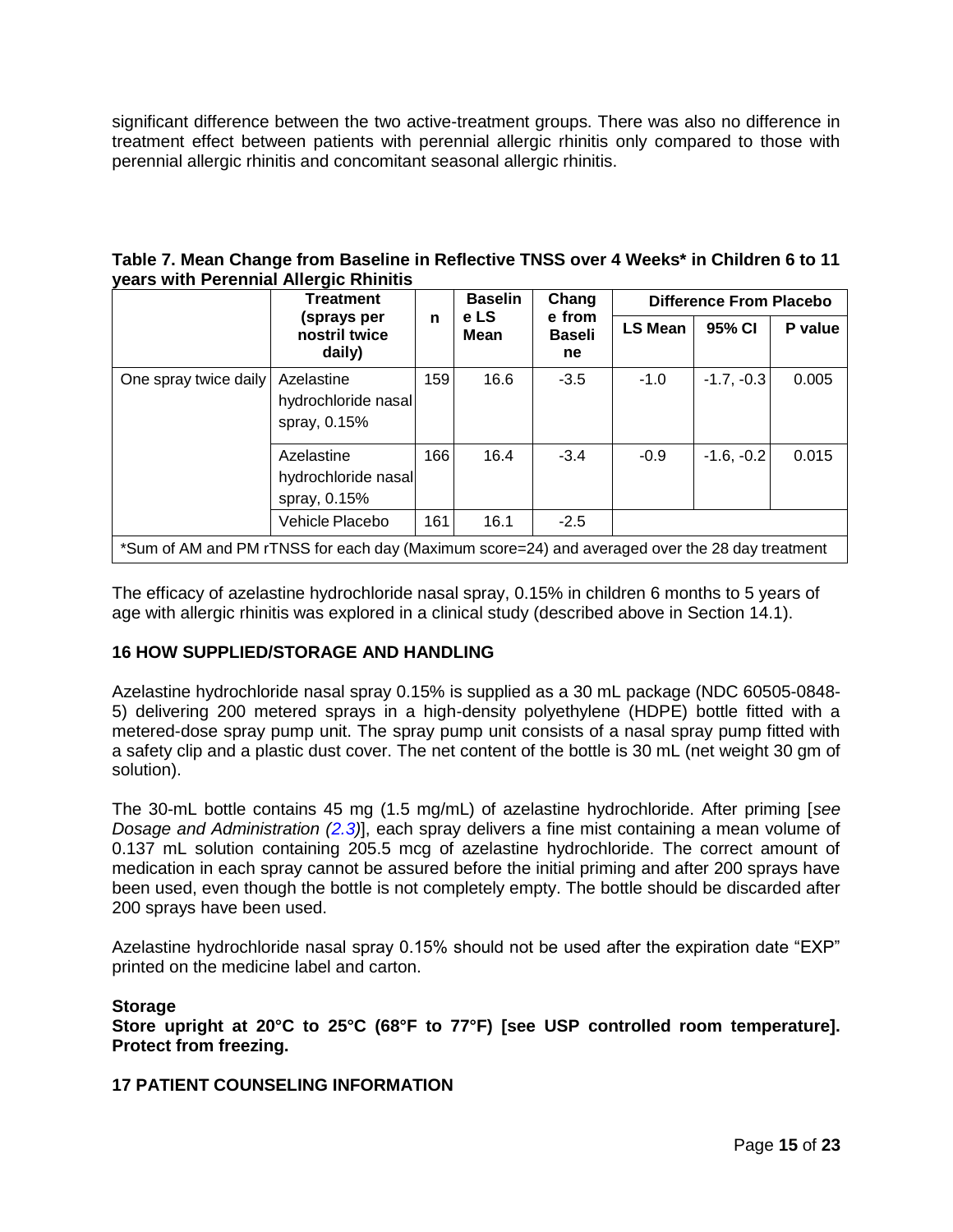See FDA-approved patient labeling (Patient Information and Instructions for Use).

# **Activities Requiring Mental Alertness**

Somnolence has been reported in some patients taking azelastine hydrochloride nasal spray. Caution patients against engaging in hazardous occupations requiring complete mental alertness and motor coordination such as driving or operating machinery after administration of azelastine hydrochloride nasal spray [*see Warnings and Precautions [\(5.1\)](#page-2-6)*].

# **Concurrent Use of Alcohol and other Central Nervous System Depressants**

Avoid concurrent use of azelastine hydrochloride nasal spray with alcohol or other central nervous system depressants because additional reductions in alertness and additional impairment of central nervous system performance may occur [*see Warnings and Precautions [\(5.1\)](#page-2-6)*].

# **Common Adverse Reactions**

Inform patients that the treatment with azelastine hydrochloride nasal spray may lead to adverse reactions, most common of which include pyrexia, dysgeusia, nasal discomfort, epistaxis, headache, sneezing, fatigue, somnolence, upper respiratory infection, cough, rhinalgia, vomiting, otitis media, contact dermatitis, and oropharyngeal pain [*see Adverse Reactions [\(6.1\)](#page-3-0)*].

# **Priming**

Instruct patients to prime the pump before initial use and when azelastine hydrochloride nasal spray has not been used for 3 or more days [*see Dosage and Administration [\(2.3\)](#page-2-1)*].

# **Keep Spray Out of Eyes**

Instruct patients to avoid spraying azelastine hydrochloride nasal spray into their eyes.

# **Keep Out of Children's Reach**

Instruct patients to keep azelastine hydrochloride nasal spray out of the reach of children. If a child accidentally ingests azelastine hydrochloride nasal spray, seek medical help or call a poison control center immediately.

# **APOTEX INC. AZELASTINE HYDROCHLORIDE NASAL SPRAY 0.15%**

| <b>Manufactured by</b> | <b>Manufactured for</b> |
|------------------------|-------------------------|
| Apotex Inc.            | Apotex Corp.            |
| Toronto, Ontario       | Weston, Florida         |
| Canada, M9L 1T9        | 33326                   |
|                        |                         |

Revised: October 2018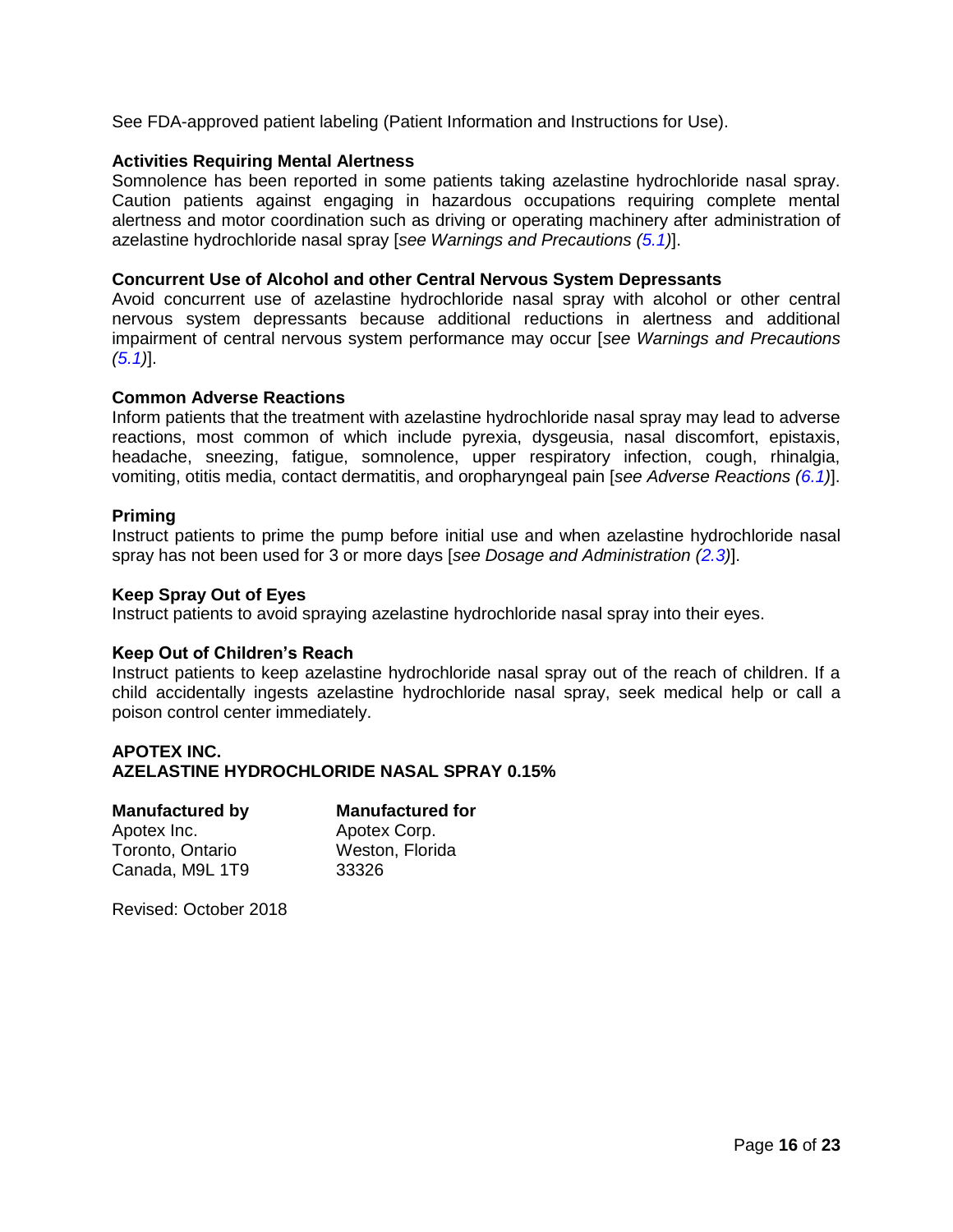# **PATIENT INFORMATION**

Azelastine Hydrochloride Nasal Spray, 0.15% (205.5 mcg per spray) (a zel' as teen)

# **Important: For use in your nose only.**

# **What is azelastine hydrochloride nasal spray?**

- Azelastine hydrochloride nasal spray is a prescription medicine used to treat symptoms of seasonal allergic rhinitis in patients 2 years of age and older and year-round allergic rhinitis in people age 6 months and older.
- Azelastine hydrochloride nasal spray may help to reduce your nasal symptoms including stuffy nose, runny nose, itching and sneezing.

It is not known if azelastine hydrochloride nasal spray 0.15% is safe and effective in children under 6 months of age.

# **What should I tell my healthcare provider before using azelastine hydrochloride nasal spray?**

# **Before using azelastine hydrochloride nasal spray, tell your healthcare provider if you are:**

- allergic to any of the ingredients in azelastine hydrochloride nasal spray. See the end of this leaflet for a complete list of ingredients in azelastine hydrochloride nasal spray.
- pregnant, or plan to become pregnant.
- breastfeeding, or plan to breastfeed. It is not known if azelastine hydrochloride passes into your breast milk. You and your healthcare provider should decide if you will use azelastine hydrochloride nasal spray if you plan to breastfeed.

**Tell your healthcare provider about all the medicines you take**, including prescription and over-the-counter medicines, vitamins, and herbal supplements. Azelastine hydrochloride nasal spray and other medicines may affect each other, causing side effects.

# **How should I use azelastine hydrochloride nasal spray?**

- Read the **Instructions for Use** at the end of this leaflet for information about the right way to use azelastine hydrochloride nasal spray.
- An adult should help a young child use azelastine hydrochloride nasal spray.
- Spray azelastine hydrochloride nasal spray in your nose only. **Do not spray it into your eyes or mouth.**
- Use azelastine hydrochloride nasal spray exactly as your healthcare provider tells you to use it.
- **Do not** use more than your healthcare provider tells you.
- Throw away your azelastine hydrochloride nasal spray, 0.15% bottle after using 200 sprays. Even though the bottle may not be completely empty, you may not get the correct dose of medicine.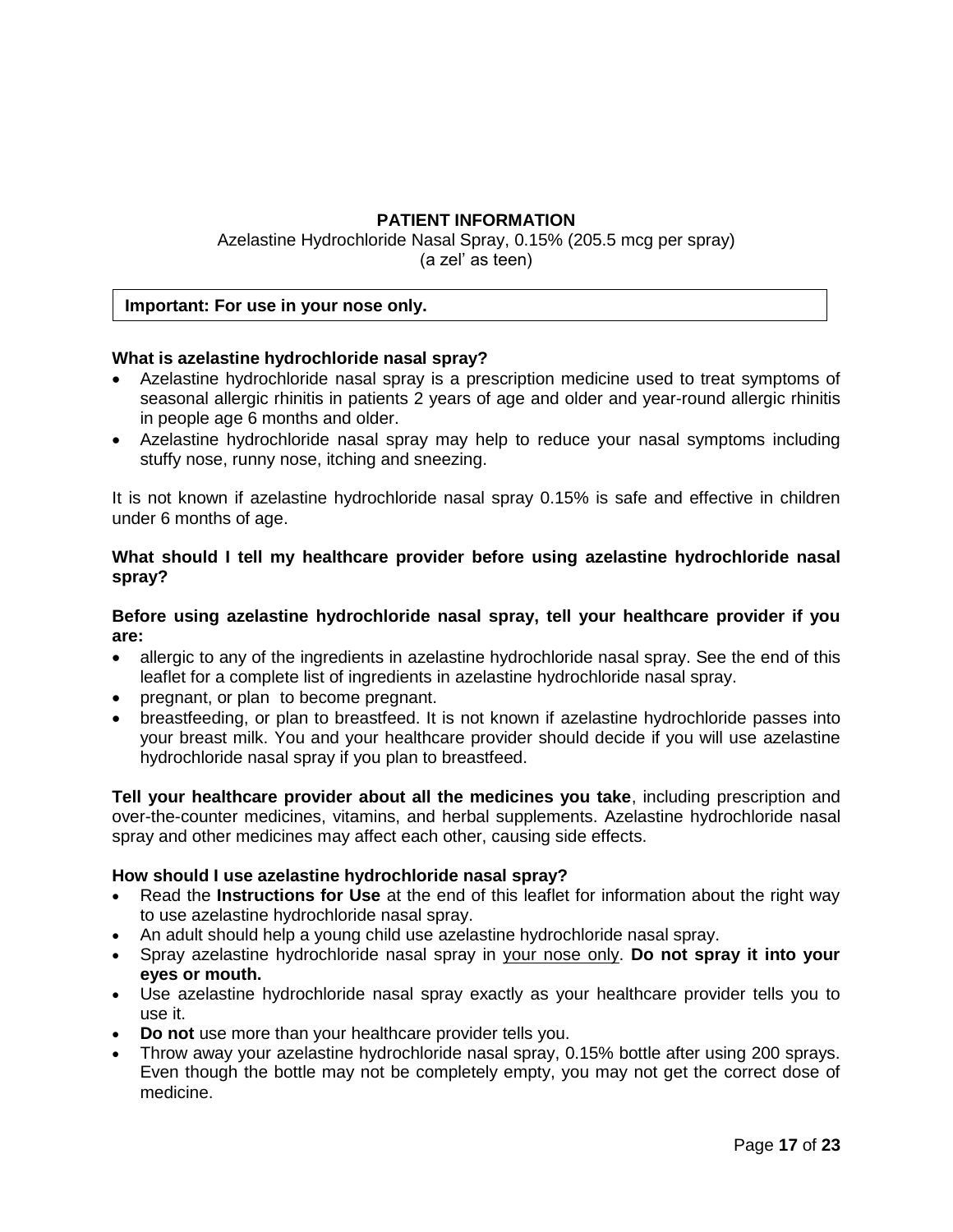• If you use too much or a child accidentally swallows azelastine hydrochloride nasal spray, call your healthcare provider or go to the nearest hospital emergency room right away.

# **What should I avoid while using azelastine hydrochloride nasal spray?**

### **Azelastine hydrochloride nasal spray can cause sleepiness:**

- **Do not** drive, operate machinery, or do other dangerous activities until you know how azelastine hydrochloride nasal spray affects you.
- **Do not** drink alcohol or take other medicines that may cause you to feel sleepy while using azelastine hydrochloride nasal spray. It may make your sleepiness worse.

# **What are the possible side effects of azelastine hydrochloride nasal spray?**

The most common side effects of azelastine hydrochloride nasal spray include:

- fever
- unusual taste
- nose pain or discomfort
- nosebleeds
- headache
- sneezing
- fatigue
- sleepiness
- upper respiratory tract infections
- cough
- vomiting
- middle ear infection
- skin rash
- sore throat

Tell your healthcare provider if you have any side effect that bothers you or that does not go away.

These are not all of the possible side effects of azelastine hydrochloride nasal spray. For more information, ask your healthcare provider or pharmacist.

Call your doctor for medical advice about side effects. You may report side effects to FDA at 1- 800-FDA-1088.

# **How should I store azelastine hydrochloride nasal spray?**

- Keep azelastine hydrochloride nasal spray upright at  $20^{\circ}$ C to  $25^{\circ}$ C (68°F to  $77^{\circ}$ F) [see USP controlled room temperature].
- Do not freeze azelastine hydrochloride nasal spray.
- Do not use azelastine hydrochloride nasal spray after the expiration date "EXP" on the medicine label and box.

# **Keep azelastine hydrochloride nasal spray and all medicines out of reach of children.**

# **General information about the safe and effective use of azelastine hydrochloride nasal spray.**

Medicines are sometimes prescribed for conditions other than those listed in a Patient Information leaflet. Do not use azelastine hydrochloride nasal spray for a condition for which it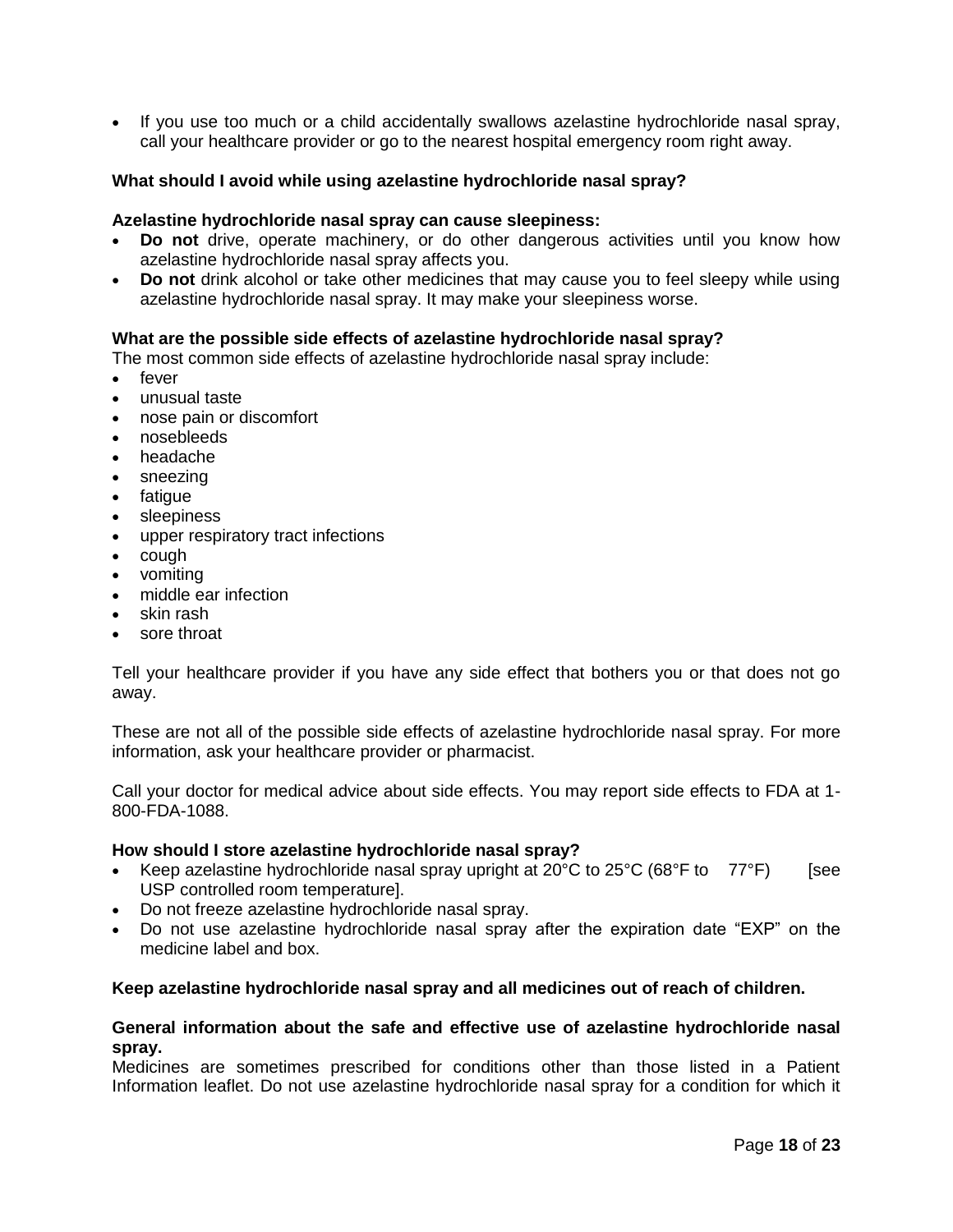was not prescribed. Do not give azelastine hydrochloride nasal spray to other people, even if they have the same symptoms that you have. It may harm them.

This Patient Information leaflet summarizes the most important information about azelastine hydrochloride nasal spray. If you would like more information, talk with your healthcare provider. You can ask your pharmacist or healthcare provider for information about azelastine hydrochloride nasal spray that is written for health professionals.

For more information, go to www.apotexcorp.com/products or call 1-800-706-5575.

# **What are the ingredients in azelastine hydrochloride nasal spray?**

Active ingredient: azelastine hydrochloride

Inactive ingredients: benzalkonium chloride, edetate disodium dihydrate, hypromellose, purified water, sodium citrate (dihydrate), sorbitol and sucralose.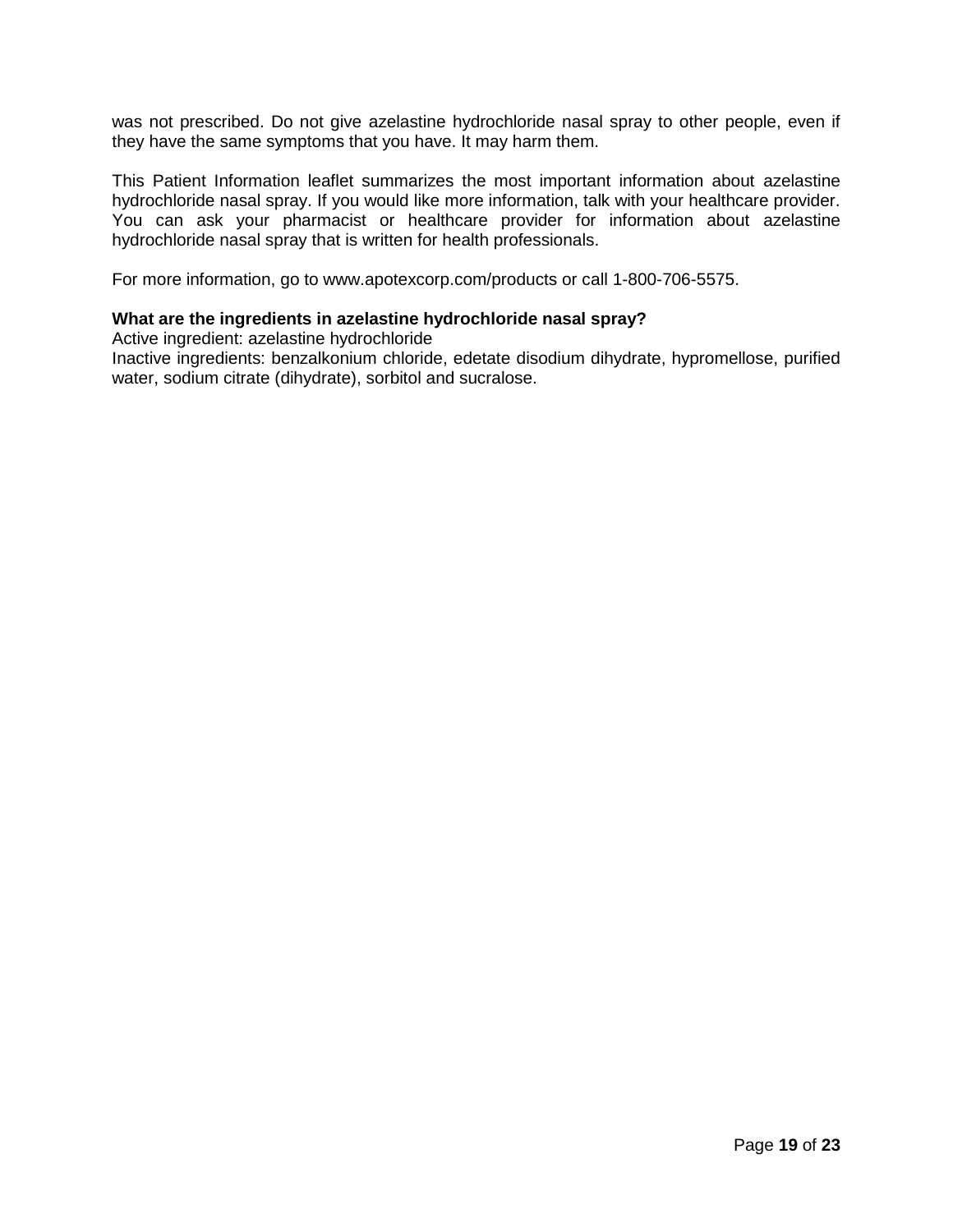# **Instructions for Use**

Azelastine Hydrochloride Nasal Spray, 0.15% (205.5 mcg per spray) (a zel' as teen)

**Important: For use in your nose only.**

### **For the correct dose of medicine:**

- Keep your head tilted downward when spraying into your nostril.
- Change nostrils each time you use the spray.
- **Breathe gently and do not tip your head back after using the spray.** This will keep the medicine from running down into your throat. You may get a bitter taste in your mouth.

Figure A identifies the parts of your azelastine hydrochloride nasal spray pump.



**Figure A**

**Before you use azelastine hydrochloride nasal spray for the first time, you will need to prime the bottle.** 

**For use in young children:** An adult should help a young child use azelastine hydrochloride nasal spray. (See "Using you azelastine hydrochloride nasal spray" steps 1 through 8).

#### **Priming your Azelastine Hydrochloride Nasal Spray**

Remove the dust cover over the tip of the bottle and the safety clip just under the "shoulders" of the bottle (**See Figure B**).



**Figure B**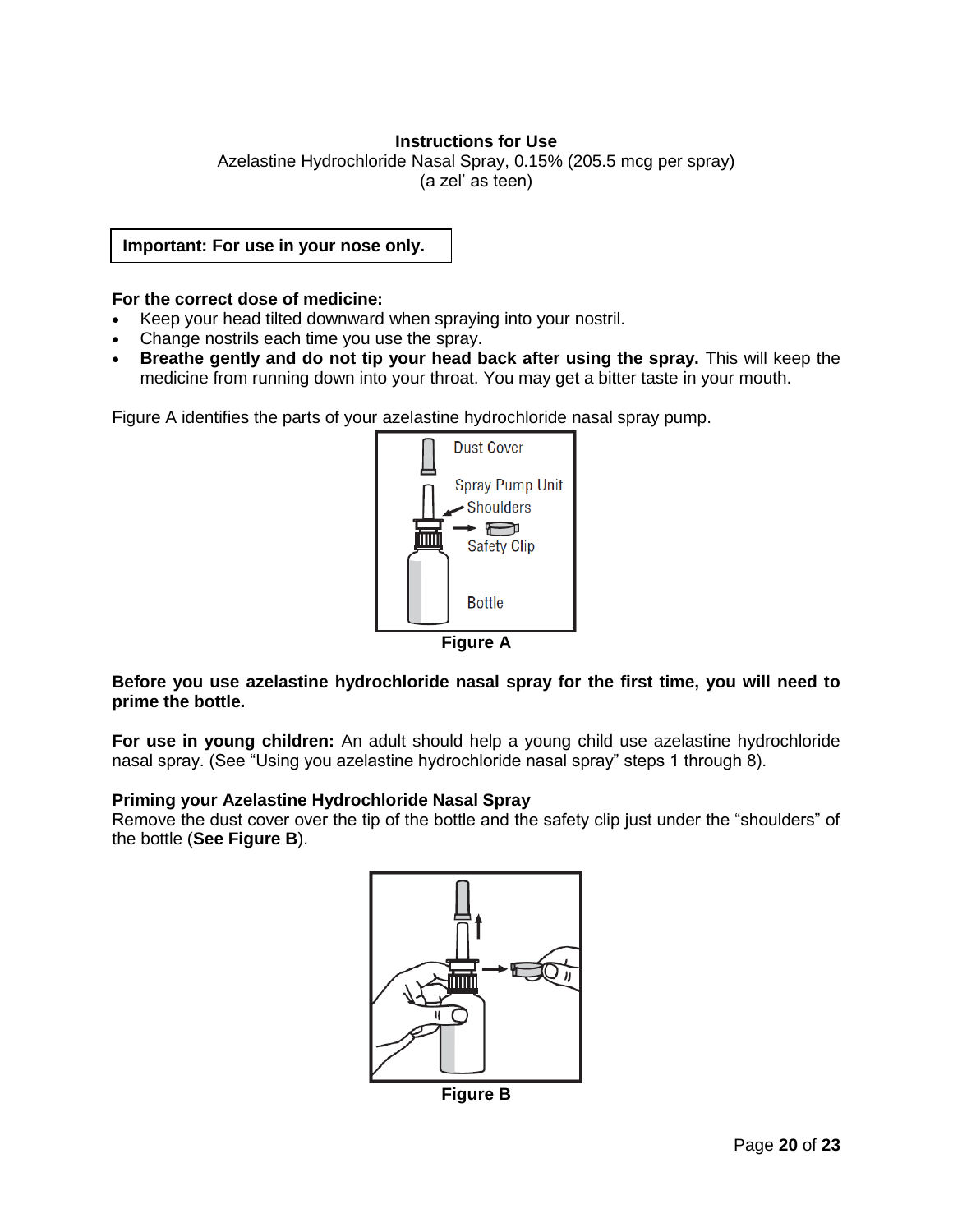- Hold the bottle upright with 2 fingers on the shoulders of the spray pump unit and put your thumb on the bottom of the bottle. Press upward with your thumb and release for the pumping action. Repeat this until you see a fine mist (**See Figure C**).
- To get a fine mist you must pump the spray fast and use firm pressure against the bottom of the bottle. If you see a stream of liquid, the pump is not working correctly and you may have nasal discomfort.
- This should happen in 6 sprays or less.

Now your pump is primed and ready to use.



**Figure C**

- **Do not** use azelastine hydrochloride nasal spray unless you see a fine mist after you do the priming sprays. If you do not see a fine mist, clean the tip of the spray nozzle. See the "**Cleaning the Spray Tip of your Azelastine Hydrochloride Nasal Spray**" section below.
- If you do not use azelastine hydrochloride nasal spray for 3 or more days, you will need to prime the pump with 2 sprays or until you see a fine mist.

# **Using your Azelastine Hydrochloride Nasal Spray**

**For use in young children:** An adult should help a young child use azelastine hydrochloride nasal spray. (See steps 1 through 8).

**Step 1.** Blow your nose to clear your nostrils.

**Step 2.** Keep your head tilted downward toward your toes.

**Step 3.** Place the spray tip about 1/4 inch to 1/2 inch into 1 nostril. Hold bottle upright and aim the spray tip toward the back of your nose (**See Figure D**).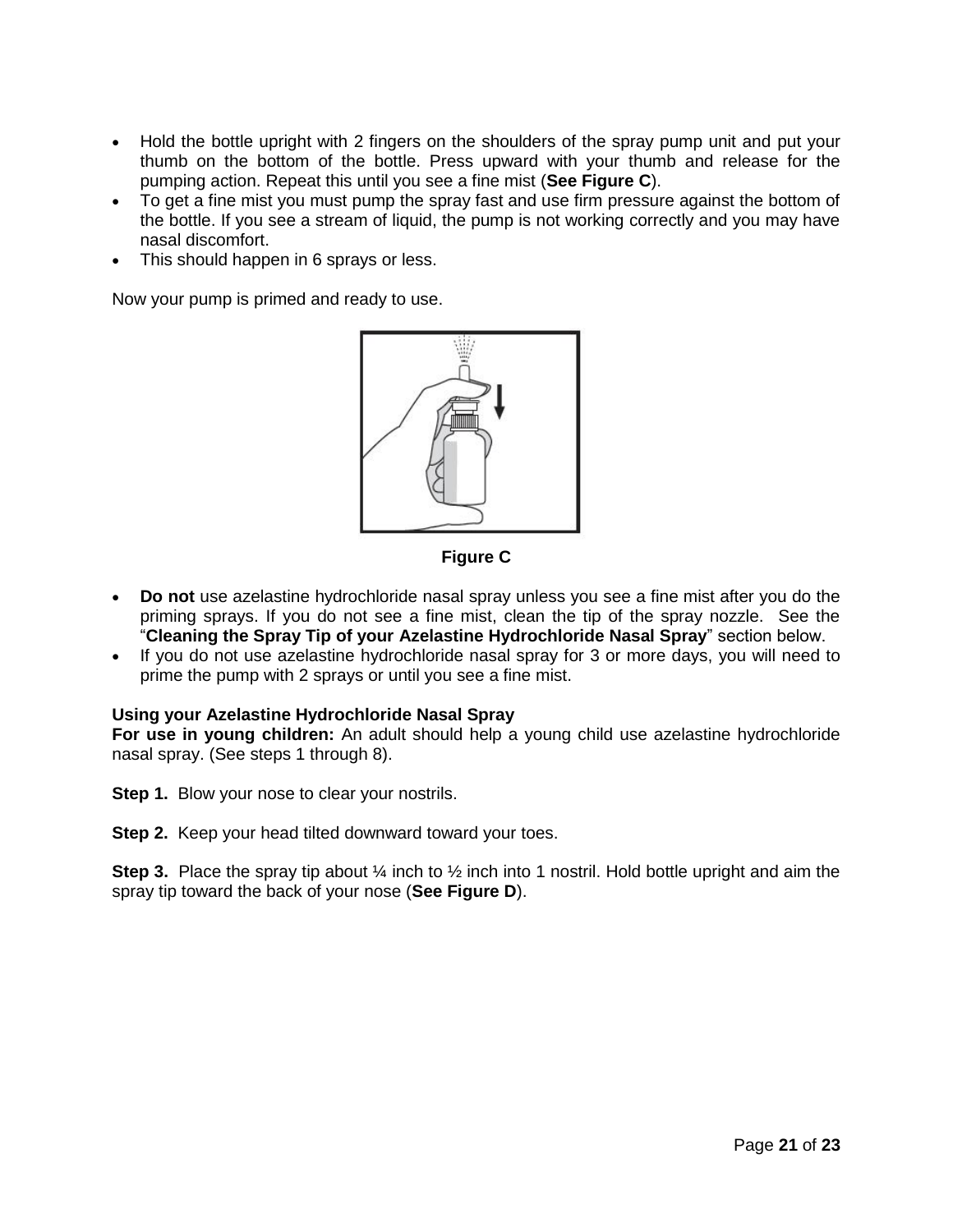

**Figure D**

**Step 4.** Close your other nostril with a finger. Press the pump 1 time and sniff gently at the same time, keeping your head tilted forward and down (**See Figure E**).



**Step 5.** Repeat **Step 3** and **Step 4** in your other nostril.

**Step 6.** If your healthcare provider tells you to use 2 sprays in each nostril, repeat **Steps 2 through 4** above for the second spray in each nostril.

**Step 7.** Breathe in gently, and **do not tilt your head back** after using azelastine hydrochloride nasal spray. This will help to keep the medicine from going into your throat.

**Step 8.** When you finish using your azelastine hydrochloride nasal spray, wipe the spray tip with a clean tissue or cloth. Put the safety clip and dust cover back on the bottle.

# **Cleaning the Spray Tip of your Azelastine Hydrochloride Nasal Spray**

- If the spray tip opening is clogged, do not use a pin or pointed object to unclog the tip. Unscrew the spray pump unit from the bottle by turning it to the left (counter-clockwise) (**See Figure F**).
- Soak only the spray pump unit in warm water. Squirt the spray unit several times while holding it under water. Use the pumping action to clear the opening in the tip (**See Figure G**).